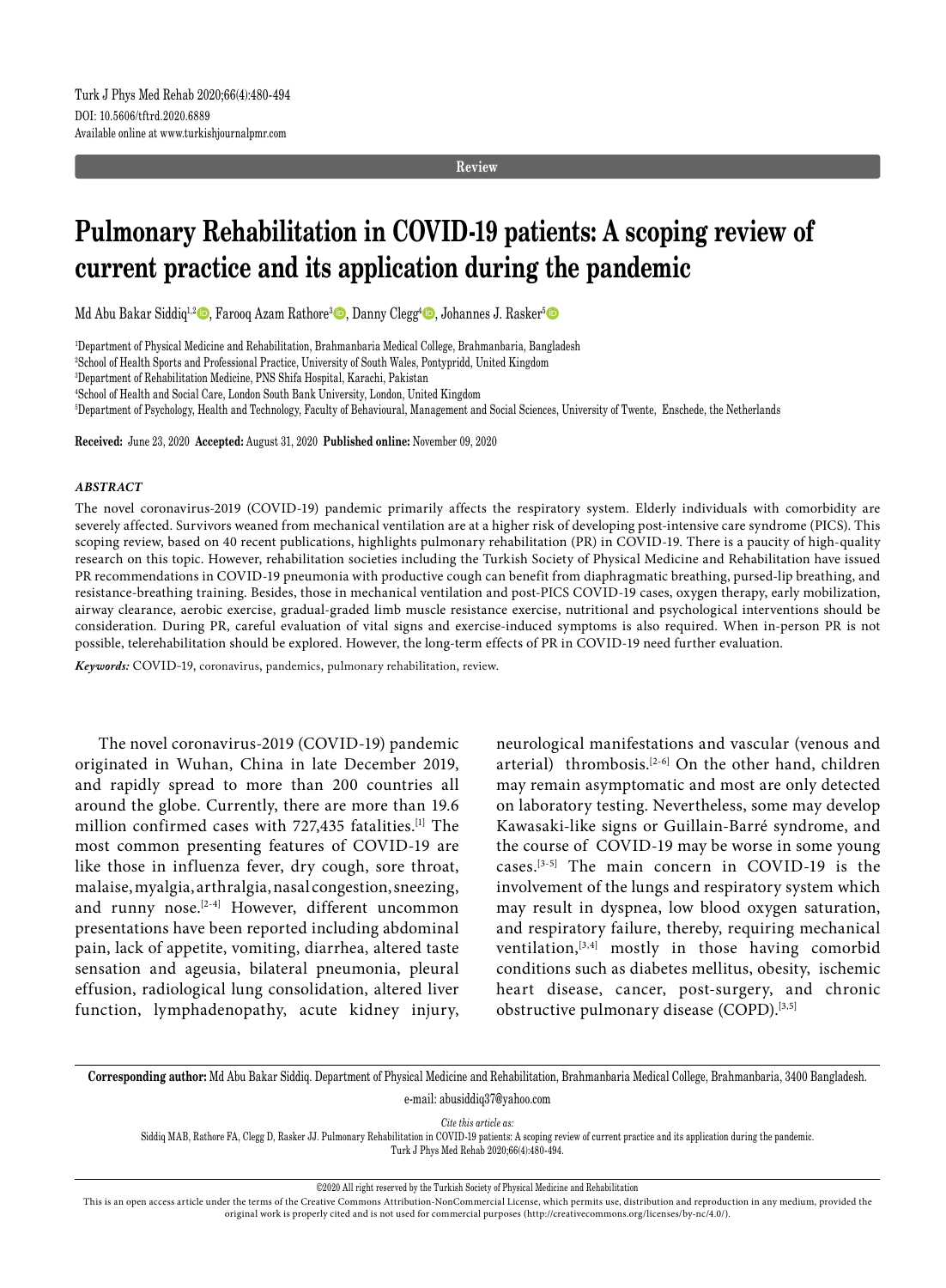Patients on mechanical ventilation may also have complicating ventilator-associated pneumonia, acute respiratory distress syndrome (ARDS), pulmonary edema, and atelectasis, pulmonary embolism with right-sided heart failure.[7] These complications may lead to prolonged length of stay in intensive care units (ICUs), prolonged duration of mechanical ventilation, and higher mortality rate.<sup>[7]</sup> Patients who stay in the ICU are also at risk of developing post-intensive care syndromes (PICS) which are defined as "physical, cognition, and mental impairments that occur during ICU stay, after ICU discharge or hospital discharge, as well as in the long-term follow up of ICU patients".<sup>[8]</sup> In addition, COVID-19 patients with extensive lung and respiratory involvements, who are treated under the ICU support, are prone to development of above-mentioned complications. There is evidence that early rehabilitation may improve short-term physical outcomes and quality of life (QoL) in patients with PICS.[9]

Considering that most patients of COVID-19 requiring ICU care have respiratory involvement, we aim to explore whether pulmonary rehabilitation (PR) is an effective intervention in these patients to improve outcomes and reduce mortality. The 2013 American Thoracic Society (ATS)/European Respiratory Society (ERS) Statement defines PR as "a comprehensive intervention based on a thorough patient assessment followed by patient-tailored therapies, which include, but are not limited to, exercise training, education, and behavior change, designed to improve the physical and psychological condition of people with chronic respiratory disease and to promote the longterm adherence of health-enhancing behaviors."[10] Participation in PR enhances exercise capacity, reduces depression and anxiety, improves Health Related QoL (HRQoL), fatigue, and the strength of respiratory muscles in patients with various forms of respiratory disorders.[10] These improvements are observed in patients with COPD, [11] idiopathic pulmonary fibrosis<sup>[12]</sup> interstitial lung disease, stroke.<sup>[13,14]</sup> and lung cancer.[15] Also, PR may have a role in survivors of ARDS, obesity-related respiratory disorders, before and after lung resection, and respiratory impairment related to spinal cord Injury.[16]

In this review, we discuss the role of PR and its recommended strategies in patients with COVID-19 in the light of an extensive review of the literature.

## **MATERIALS AND METHODS**

An online literature search was conducted between April  $8<sup>th</sup>$ , 2020 and August  $10<sup>th</sup>$ , 2020 using Medline and PubMed Central, restricted to English language. The keywords were as follows: "respiratory rehabilitation" "pulmonary rehabilitation", "chest physiotherapy", "chest exercises", "deep breathing exercises", "respiratory muscle training", "cough assistance", "novel coronavirus", "SARS-CoV-2" and "COVID-19". The Boolean Logic (AND, OR and NOT) was employed to generate different combinations of search strings. The websites of The American College of Chest Physicians, American Lung Association, Canadian Thoracic Society, ERS, International Society of Physical Medicine and Rehabilitation and Thoracic Society of Australia and New Zealand (TSANZ) were explored for further insight. Excluded were articles describing clinical features, epidemiology, lung transplantation in COVID-19, COVID-19 non-PR, rehabilitation protocols, and consequences of COVID-19. Articles other than English were excluded. A flowchart (Figure 1) was developed for reporting scoping reviews of research related to PR of COVID-19. The Critical Appraisal Skills Program (CASP) checklist was used to asses articles included.

#### **RESULTS**

The literature search resulted in a total of 813 articles (PubMed - 107, PubMed Central - 706). On screening, 40 articles including five consensus-based guidelines specifically discussing PR articles on COVID-19 were selected for this review (Table 1).<sup>[17-50]</sup> Table 2 lists the consensus-based guidelines.[51-56] The remaining articles regarded clinical features of COVID-19 or rehabilitation strategies other than PR were not included. Of the selected 40 published papers, only one was a randomized-controlled trial (RCT) from China which documented the efficacy of PR in elderly COVID-19 survivors discharged from hospital. The remaining 39 articles were guidelines, perspectives, perspective and analysis, opinion letter, correspondence, letter to editor, cross-sectional study, review paper, recommendations, and position papers. We were unable to find any specific guidelines on PR in COVID-19 on any professional society website. Only the RCT described the usefulness of PR on respiratory function, HRQoL, mobility, and psychological function in elderly COVID-19 survivors discharged from the hospitals in China.<sup>[17]</sup> The study included one 10-min session, twice per week for a total of six weeks. The outcome parameters included forced expiratory volume in 1 second, (FEV1)/forced vital capacity (FVC), diffusing lung capacity for carbon monoxide (DLCO), 6-min walk test (6MWT), HRQoL (assessed by Short Form-36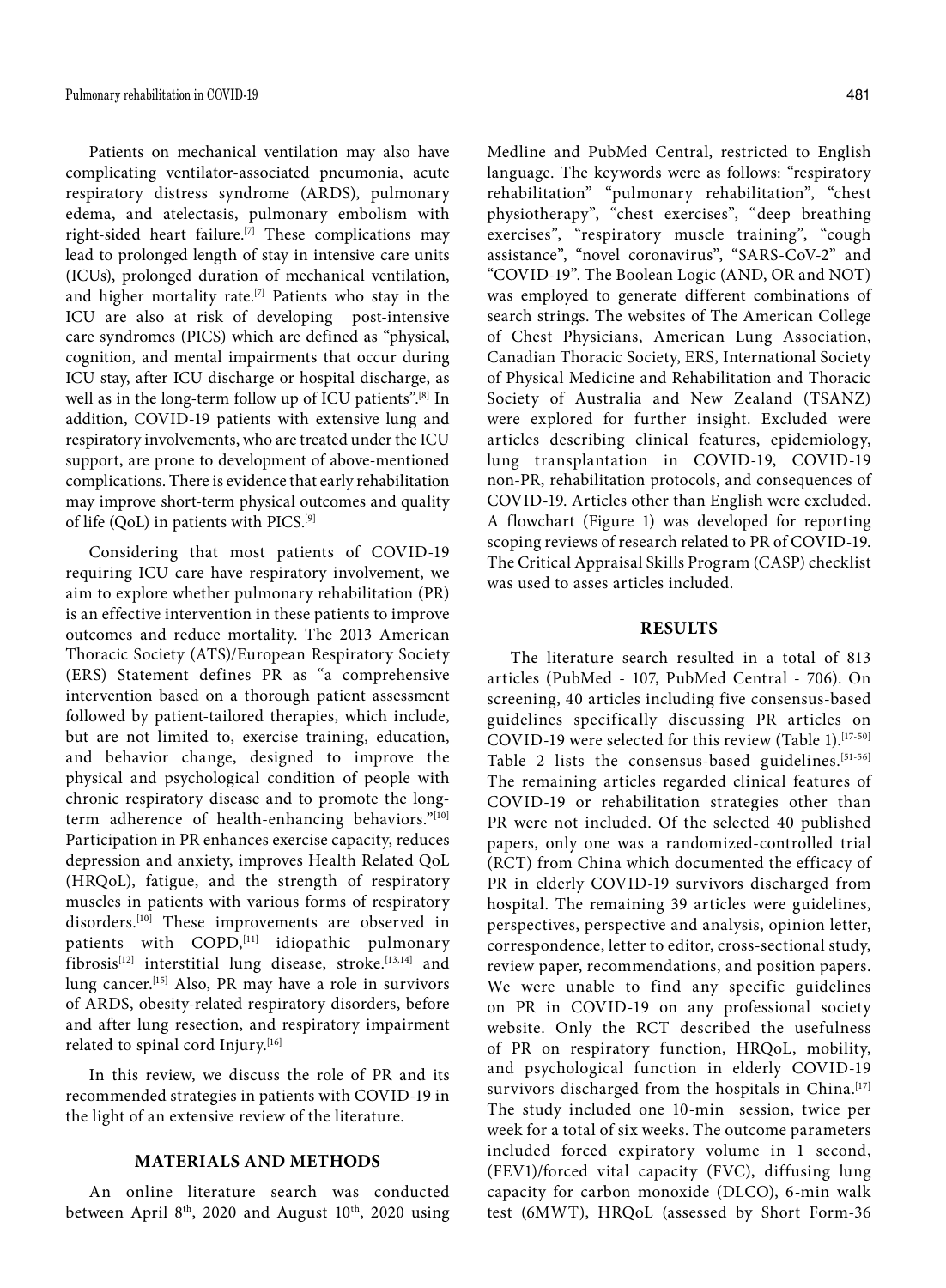

**Figure 1.** Schematic diagram of how scoping review is synthesized. PR: Pulmonary rehabilitation.

[SF-36]), activities of daily living (ADLs) based on Functional Independence Measure (FIM), and mental status tests (Self-Rating Anxiety Scale [SAS] and Self-Rating Depression Scale [SDS]).<sup>[17]</sup>

In a position paper, the Italian Association of Respiratory Physiotherapists (ARIR) described how to perform and manage mechanical ventilation, and what aspects of rehabilitation could be performed, where patients remained stable.<sup>[18]</sup>

The Respiratory Rehabilitation Committee of the Chinese Association of Rehabilitation Medicine (CARM) and the Cardiopulmonary Rehabilitation Group of the Chinese Society of Physical Medicine and Rehabilitation (CSPMR) issued a set of recommendations to follow while administering inpatient PR to COVID-19 patients.<sup>[19,51,52,57]</sup> These recommendations can guide clinical practice and form the basis for PR in COVID-19 patients; [51,52]

- 1. Pulmonary rehabilitation would relieve the symptoms of dyspnea, anxiety, and depression and eventually improve physical functions and QoL
- 2. For critical inpatients, there should be no early PR interventions
- 3. For patients in isolation, PR guidance should be conducted through educational videos, instruction manuals, or remote consultation
- 4. Assessment and monitoring should be performed throughout the PR process
- 5. Appropriately graded personal protective equipment (PPE) should be used following the present guidelines.

In another position paper, by the American Academy of Physical Medicine and Rehabilitation, the conditions (C), actions (A) and needs (N) principles were described to aid physiatrist and physicians and further staff in acute inpatient rehabilitation facility, general measures to limit spread of COVID-19 during stay, to navigate patients' care during this public health emergency and establish a treatment plan after patients are discharged.<sup>[19]</sup> These recommendations are not specific regarding pulmonary aspects of rehabilitation.[19]

Thomas et al.<sup>[53]</sup> further proposed clinical practice recommendations for acute respiratory care to be effective for COVID-19 patients; i.e., maintaining airborne precautions, following cough etiquette and hygiene by both patients and staff, and use of disposable PPE. They also recommended treatments such as aerosolgenerating PR procedures (cough and huff during treatment), open suction, naso- and oropharyngeal suctioning, and sputum inductions should ideally be performed in a negative pressure room or in a closed-door single-room by a physiotherapist under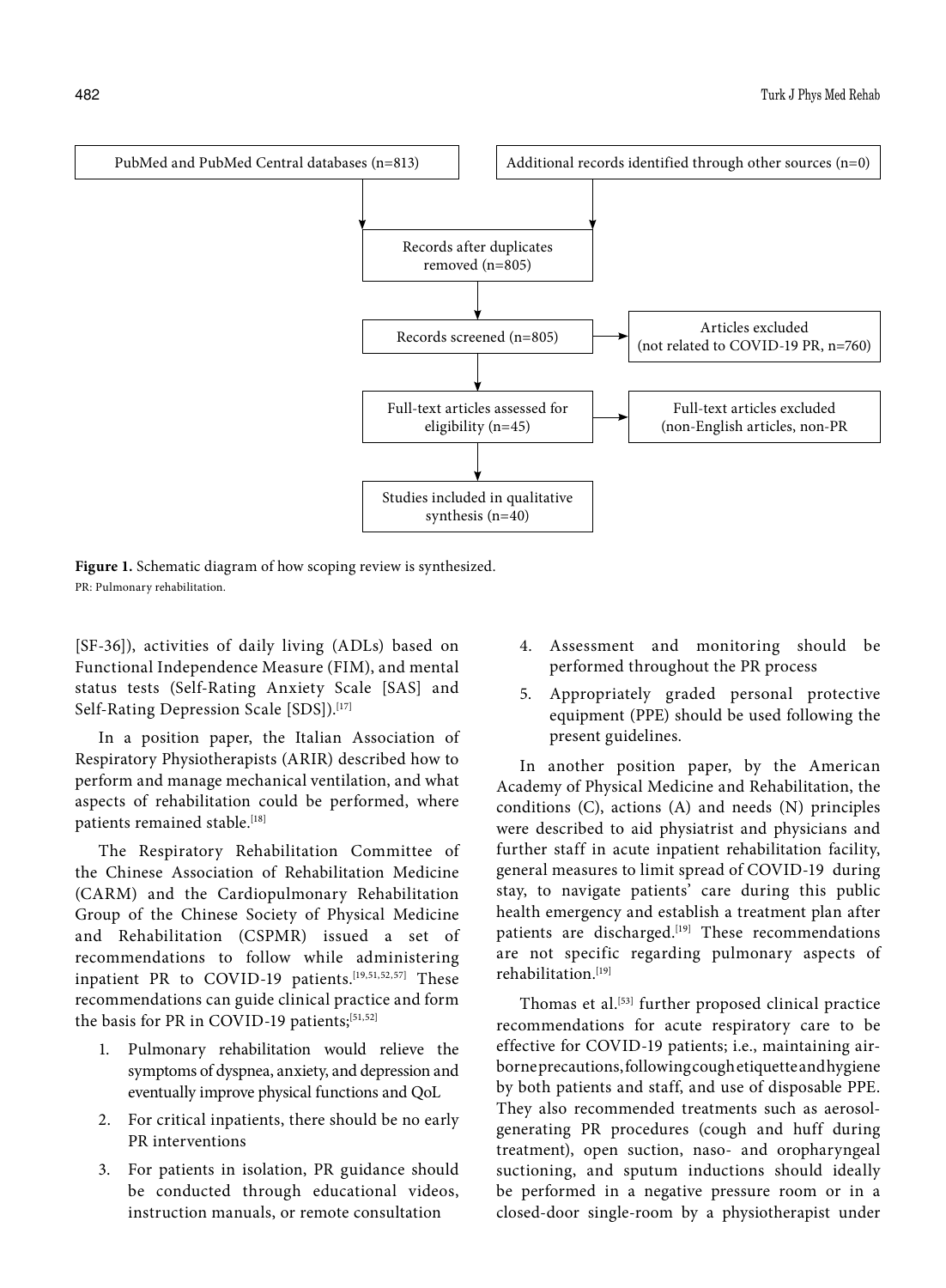|                                       |            |                                         | Summary of manuscripts published on pulmonary rehabilitation in patients with COVID-19                                                                                                                                                                                                                                                                                                                                                                        |
|---------------------------------------|------------|-----------------------------------------|---------------------------------------------------------------------------------------------------------------------------------------------------------------------------------------------------------------------------------------------------------------------------------------------------------------------------------------------------------------------------------------------------------------------------------------------------------------|
| Author (s)                            | Country    | Manuscript type                         | Summary                                                                                                                                                                                                                                                                                                                                                                                                                                                       |
| Liu et al.[17]                        | China      | Experimental study                      | Quasi-experimental study on pulmonary rehabilitation in elderly COVID-19<br>survivors, weaned off from mechanical ventilation and discharged from<br>hospitals in China. Participants underwent PR over 6 weeks. Improvement<br>was seen in respiratory function (FEV1/FVC), QoL, level of anxiety, physical<br>function (SF-36). There was no significant change in depression.                                                                              |
| Lazzeri et al.[18]                    | Italy      | Perspective                             | A position paper authored collaboratively by the Italian Association of<br>Respiratory Therapists and Italian Association of Physiotherapists. The aim<br>was to provide guidelines to the rehabilitation team members working in an<br>inpatient facility that could also be effective in managing severe COVID-19<br>under ICU support                                                                                                                      |
| McNeary and<br>Maltser[19]            | <b>USA</b> | Emerging issue                          | A position paper describing CAN report in inpatient rehabilitation facilities,<br>which seems to be effective in COVID-19 cases                                                                                                                                                                                                                                                                                                                               |
| Smith et al.[20]                      | England    | Perspective                             | This article describes the clinical presentation of PICS and provides<br>recommendations for physical examination, outcome measures, plan of<br>care, and intervention strategies. It also stresses the importance of educating<br>patients and family, coordinating community resources, and CBR service. The<br>current challenges for patients developing PICS are also discussed.                                                                         |
| Li <sup>[21]</sup>                    | China      | Expert opinion                          | The rehabilitation team should be included in COVID-19 management as any<br>other national disaster that happened before.                                                                                                                                                                                                                                                                                                                                     |
| Mohamed and<br>Alawna <sup>[22]</sup> | Turkey     | Review                                  | Increased aerobic capacity could lead to short-term improvement of immune<br>(an increased function of immune cells and immunoglobulins level) and<br>respiratory system (acting as an antibiotic, antioxidant, and antimycotic,<br>restoring normal lung tissue elasticity and strength) in COVID-19 patients.<br>Aerobic exercise minimizes anxiety and depression.                                                                                         |
| Polastri et al.[23]                   | Italy      | Editorial                               | Early rehabilitation for COVID-19 patients with respiratory, physical, and<br>psychological impairments is required. Pulmonary rehabilitation algorithm<br>for chronic lung diseases could be useful in COVID-19 patients. However,<br>COVID-19 specific rehabilitation (inpatient, outpatient, and telerehabilitation)<br>setting is required to develop. Inviting technology and reorganizing health<br>system is required to serve increased patient load. |
| Zhu et al.[24]                        | China      | Letter to editor<br>(case report based) | After weaning from ventilation, postural change and prone position improves<br>alveolar gas exchange and reduce pulmonary bacterial infection; spontaneous<br>deep breathing maintains lung recruitment; early post ICU mobilization<br>improves respiratory and diaphragmatic muscle strength; psychological<br>intervention and sleep promotion improve anxiety and depression.                                                                             |
| Sheehy <sup>[25]</sup>                | Canada     | Expert opinion                          | Major PR should not be at an early stage of lung involvement.                                                                                                                                                                                                                                                                                                                                                                                                 |
| Rivera-Lillo et al. <sup>[26]</sup>   | Chile      | Letter to editor                        | COVID-19 survivors with long-term pulmonary sequelae and associated<br>comorbidities are straining on the existing healthcare facilities. Developing<br>a trained multidisciplinary rehabilitation team is a must serve the COVID-19<br>survivors for improved functionality and QoL.                                                                                                                                                                         |
| You et al.[27]                        | China      | Letter to editor<br>(case series based) | COVID-19 survivors are documented to have impaired lung function and<br>GGO on chest CT and X-ray. Pulmonary fibrosis can develop in critically<br>ill patients and is linked to impaired lung function, however, to confirm it,<br>long-term study is required. Long-term follow-up outcomes of lung function<br>in COVID-19 survivors help us developing a guideline specific to the disorder.                                                              |
| Mo et al. $[28]$                      | China      | Letter to editor                        | In COVID-19 survivors, impairment of diffusion capacity and restrictive<br>ventilatory defect both are associated with the severi-ty of the disease.<br>Spirometry and diffusion capacity should be measured in routine clinical<br>follow-up in severe cases.                                                                                                                                                                                                |
| Zha et al.[29]                        | China      | Letter to editor<br>(case report based) | Follow-up of two patients depicted, non-abnormality on both chest radiology<br>and function tests in young COVID-19 case, whereas, the same were eventful<br>in older COVID-19 survivor due to lung fibrosis that could affect patients<br>overall physical abilities                                                                                                                                                                                         |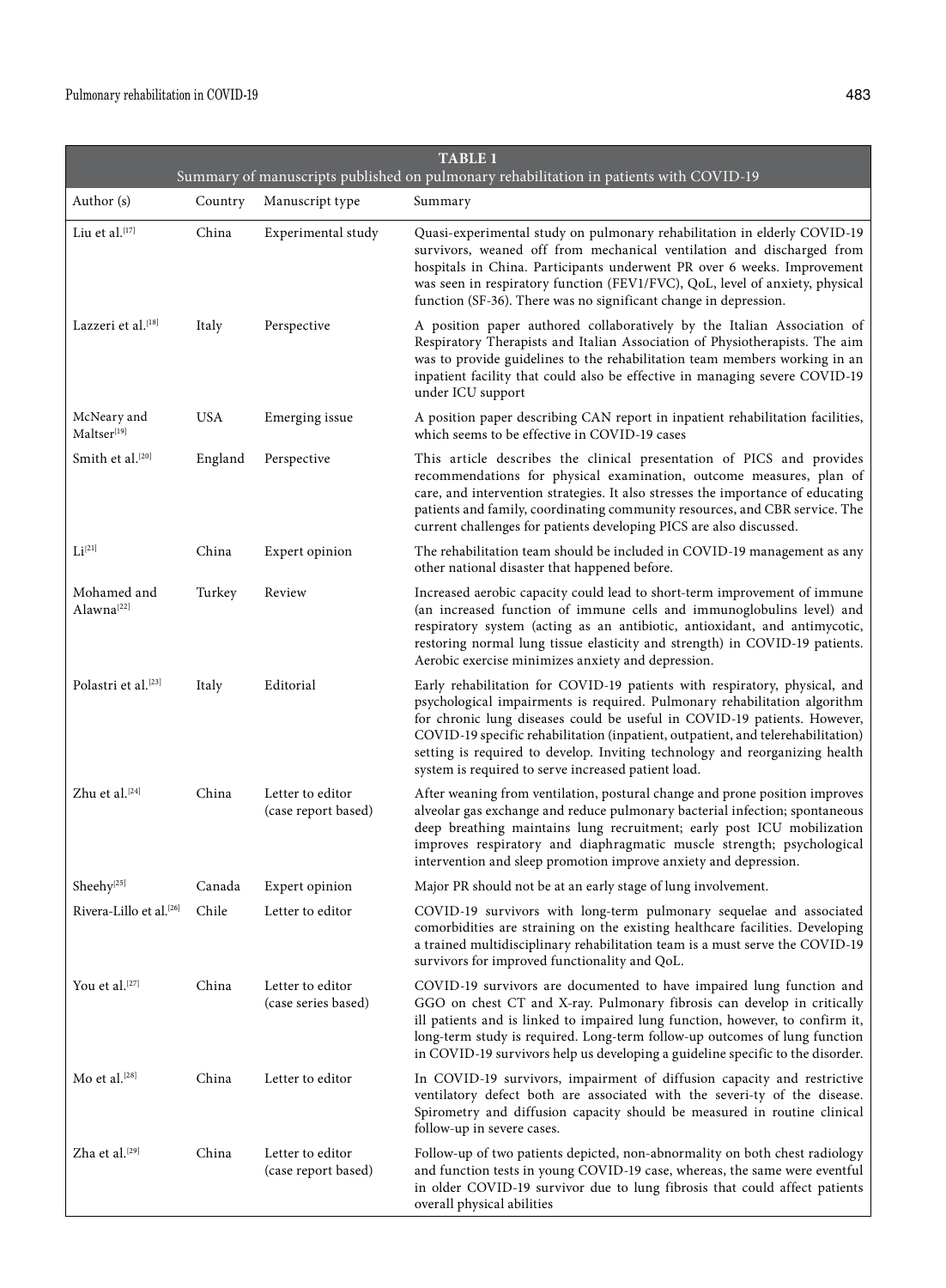| <b>TABLE 1</b><br>Continued              |           |                                                       |                                                                                                                                                                                                                                                                                                                                                                                                                                                                                                                                                                                                                                                                                                                                                                                                                                                                                                                                                                                                                                                                                                                                                       |  |  |
|------------------------------------------|-----------|-------------------------------------------------------|-------------------------------------------------------------------------------------------------------------------------------------------------------------------------------------------------------------------------------------------------------------------------------------------------------------------------------------------------------------------------------------------------------------------------------------------------------------------------------------------------------------------------------------------------------------------------------------------------------------------------------------------------------------------------------------------------------------------------------------------------------------------------------------------------------------------------------------------------------------------------------------------------------------------------------------------------------------------------------------------------------------------------------------------------------------------------------------------------------------------------------------------------------|--|--|
| Author (s)                               | Country   | Manuscript type                                       | Summary                                                                                                                                                                                                                                                                                                                                                                                                                                                                                                                                                                                                                                                                                                                                                                                                                                                                                                                                                                                                                                                                                                                                               |  |  |
| Curci et al.[30]                         | Italy     | Cross-sectional<br>study                              | Based-on oxygen saturation and patients wearing masks - PR could include<br>posture changes (FiO <sub>2</sub> $\geq$ 40 and <60%). Bedside, ROM for joints, stretching<br>& pumping exercises for limbs with some exceptions, breathing control,<br>chest-abdomen coordination exercises (promote proper recruitment of<br>diaphragm muscle), clearance techniques; patients without oxygen support<br>devices or wearing nasal cannula (FiO <sub>2</sub> $\geq$ 21 and <40%) - rehabilitation<br>protocol includes active exercises performed at bedside, balance training<br>in statics and dynamics, program to prevent fall, low-intensity exercises<br>of limb and trunk muscles. Patients able to maintain standing, having<br>adequate muscle strength and respiratory function, walking training could<br>be performed. COVID-19 with $FiO_2 \geq 21$ and <40% further participate<br>in thoracic expansion training, forced inspiration-expiration, incentive<br>spirometer, and bottle Positive Expiratory Pressure utilization.                                                                                                            |  |  |
| Estraneo and<br>Ciapetti<br>[31]         | Italy     | Letter to editor                                      | Severe COVID-19 cases develop functional motor deficits impacting weaning<br>from mechanical ventilation, long-term outcomes, and hospital mortality.<br>So, early recognition of neuromuscular impairment and plan for their<br>rehabilitation improve respiratory function and overall clinical outcome.                                                                                                                                                                                                                                                                                                                                                                                                                                                                                                                                                                                                                                                                                                                                                                                                                                            |  |  |
| Brugliera et al.[32]                     | Italy     | Perspective                                           | Nutritional management of COVID-19 patients improves clinical outcomes.<br>Nutritional support and the proper rehabilitation including PR improve the<br>likelihood of recovery in COVID-19 patients.                                                                                                                                                                                                                                                                                                                                                                                                                                                                                                                                                                                                                                                                                                                                                                                                                                                                                                                                                 |  |  |
| Severin et al. <sup>[33]</sup>           | US        | Review                                                | Screening of respiratory muscle performance could add value while planning<br>PR in COVID-19 patients with compromised lung function.                                                                                                                                                                                                                                                                                                                                                                                                                                                                                                                                                                                                                                                                                                                                                                                                                                                                                                                                                                                                                 |  |  |
| Pancera et al. <sup>[34]</sup>           | Italy     | Case report                                           | Pulmonary rehabilitation in COVID-19 under ventilation due to ARDS<br>including respiratory care, early mobilization, and neuromuscular electrical<br>stimulation started in a rehabilitation center can lead to early weaning from<br>ventilation support, the tracheal cannula removal, and recovering walking<br>capacity followed by increased respiratory muscles strength and function and<br>quadriceps muscle volume in later follow-up.                                                                                                                                                                                                                                                                                                                                                                                                                                                                                                                                                                                                                                                                                                      |  |  |
| Tay et al.[35]                           | Singapore | Case report                                           | Robotic therapies prove useful in PR of post-critical care COVID-19 patients<br>as well.                                                                                                                                                                                                                                                                                                                                                                                                                                                                                                                                                                                                                                                                                                                                                                                                                                                                                                                                                                                                                                                              |  |  |
| Chen et al.[36]                          | China     | Opinion article                                       | Robotic therapies prove useful in PR of post-critical care COVID-19 patients<br>as well.                                                                                                                                                                                                                                                                                                                                                                                                                                                                                                                                                                                                                                                                                                                                                                                                                                                                                                                                                                                                                                                              |  |  |
| Antonelli and<br>Donelli <sup>[37]</sup> | Italy     | Corre-spondence                                       | Eight-segment traditional Chinese rehabilitation program in association with<br>conventional PR and PNF could improve lung function in COVID-19                                                                                                                                                                                                                                                                                                                                                                                                                                                                                                                                                                                                                                                                                                                                                                                                                                                                                                                                                                                                       |  |  |
| Simpson et al. <sup>[38]</sup>           | Canada    | Analysis and<br>perspective                           | Existing Spa facilities could be successfully utilized for post-COVID-19 PR.                                                                                                                                                                                                                                                                                                                                                                                                                                                                                                                                                                                                                                                                                                                                                                                                                                                                                                                                                                                                                                                                          |  |  |
| Bhutani and<br>Robinson <sup>[39]</sup>  | Canada    | Position statement                                    | This paper highlights that COVID-19 associated critical illness will greatly<br>impact the existing healthcare facilities. There is a need to design strategies<br>to mitigate the strain, both in acute and post-acute phases. Health care<br>professionals working with COVID-19 need to cooperative across disciplines                                                                                                                                                                                                                                                                                                                                                                                                                                                                                                                                                                                                                                                                                                                                                                                                                             |  |  |
| Bryant et al. <sup>[40]</sup>            | USA       | Letter to editor<br>(based-on clinical<br>experience) | Veterans are eligible for the Telehealth program through internet connection<br>from their homes using iPADs, smartphones or computers if they: (1) are<br>medically stable and receiving optimal medical management; (2) have no severe<br>cognitive impairments; (3) able to use a computer and e-mail or have a family<br>member to assist them; and (4) have correctable (glasses or hearing aids) visual<br>and auditory impairments. Instead of assessing 6MWT, manual muscle test,<br>grip strength, and gait, 1-STS to assess exercise capacity and cardiovascular<br>responses, 5 times STS test to assess and monitor muscle strength. Alongside,<br>correct inhaler use, breathing patterns, coughing can be assessed easily with<br>the virtual connection. Questionnaires including Dyspnea Modified Medical<br>Research Council Scale, St. George Respiratory Questionnaire, the COPD<br>Assessment Test, Cardiac Self-Efficacy Scale, Duke Activity Status Index, Rate<br>Your Plate, Extent of Adherence Patient Health Questionnaire-9, and Activities<br>of Daily Living can be administered through Telehealth without difficulty. |  |  |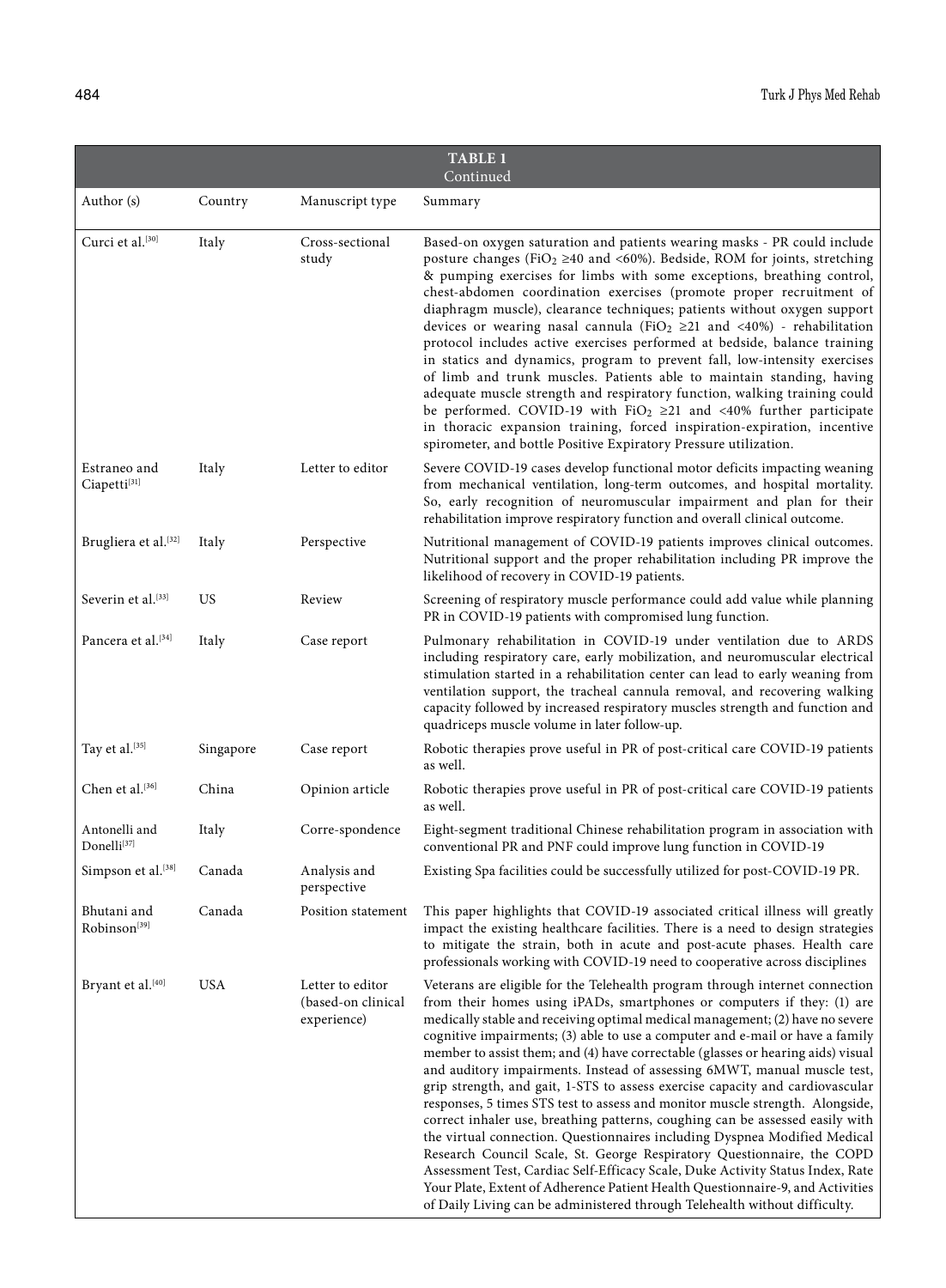| <b>TABLE 1</b><br>Continued             |            |                      |                                                                                                                                                                                                                                                                                                                                                                                                                                                                                                                                                                                                                                                                                                         |  |
|-----------------------------------------|------------|----------------------|---------------------------------------------------------------------------------------------------------------------------------------------------------------------------------------------------------------------------------------------------------------------------------------------------------------------------------------------------------------------------------------------------------------------------------------------------------------------------------------------------------------------------------------------------------------------------------------------------------------------------------------------------------------------------------------------------------|--|
| Author (s)                              | Country    | Manuscript type      | Summary                                                                                                                                                                                                                                                                                                                                                                                                                                                                                                                                                                                                                                                                                                 |  |
| Iannaccone et al. <sup>[41]</sup> Italy |            | Short communication  | Reorganization of hospital setup and treatment of patients through<br>different units is required when there is an increased flow of patients. In<br>post-COVID-19 unit, postural variation should be performed several times<br>a day. Patients with ARDS can benefit from prolonged prone positioning<br>(even for >12 hours/day) and during non-invasive ventilation, however,<br>pronation procedure should be interrupted during poor oxygenation.<br>There should be different paths for staff and patients of COVID-19<br>and non-COVID-19. After hospital discharge, telemedicine was used to<br>follow-up with patients at home.                                                               |  |
| Salawu et al.[42]                       | UK         | Review               | Tele-rehabilitation could be useful for PR, psychological support, and nutrition<br>advice for COVID-19 patients, however, those unable to participate in a<br>telerehabilitation program and having balance deficits require face-to-face<br>assessment. COVID-19 patients following discharge from hospital, supervised<br>multidisciplinary telerehabilitation programs should be an integral component<br>of the follow-up.                                                                                                                                                                                                                                                                         |  |
| Yang et al.[43]                         | China      | Review               | In COVID-19, pulmonary rehabilitation should be individualized and<br>multidisciplinary approach and cooperation is required.                                                                                                                                                                                                                                                                                                                                                                                                                                                                                                                                                                           |  |
| Kiekens et al.[44]                      | Italy      | Position paper       | In this position paper, from the northern Italy region, the proceeding of a<br>webinar on COVID-19 is summarized. The Webinar was organized by the<br>Italian Society of Physical and Rehabilitation Medicine, regarding respiratory<br>care in acute and post-acute phases. They were also concerned about the<br>impairments that might develop during intubation, for example, muscle<br>weakness, contracture, joint stiffness, dysphagia, poor QoL, amongst others.                                                                                                                                                                                                                                |  |
| Yang and Yang <sup>[45]</sup>           | China      | Nonspecified         | Pulmonary rehabilitation has been mentioned as safe, simple, satisfactory and<br>saving lives.                                                                                                                                                                                                                                                                                                                                                                                                                                                                                                                                                                                                          |  |
| Simonelli et al. <sup>[46]</sup>        | Italy      | Short communication  | Unexpected and urgent organizational change and roles of Respiratory<br>Physiotherapists' regarding Cardio-Pulmonary Rehabilitation service<br>in COVID-19 emergency in seen in a Northern Italian rehabilitation<br>hospital. RPTs remodeled tasks included: oxygen therapy monitoring,<br>non-invasive ventilation, continuous positive airways pressure delivery,<br>change of posture to improve oxygenation, patients' functional assessment<br>to evaluate motor conditions, and exercise-induced oxygen desaturation.<br>This reorganization badly impacts over professional skills of RPTs, but it<br>could provide practical insights to other facilities facing this crisis like<br>COVID-19. |  |
| Gitkind et al. <sup>[47]</sup>          | <b>USA</b> | Perspective          | Referring patients for rehabilitation should be judged case-case, based-on<br>discussion with other professionals in the multidisciplinary team, less time<br>consuming than before because of patient overload at emergency, rehabilitation<br>specialist now is considered an integral part of a treating team, therapy period<br>should also be readjusted.                                                                                                                                                                                                                                                                                                                                          |  |
| Wang et al.[48]                         | US         | Analysis-perspective | Pulmonary rehabilitation in COVID-19 should include management of<br>nutrition, air-way, posture, clearance technique, oxygen therapy, breathing<br>exercises, stretching, manual therapy, and physical activity. Outpatient PR<br>should be considered for all patients hospitalized with COVID-19.                                                                                                                                                                                                                                                                                                                                                                                                    |  |
| Vitacca et al. <sup>[49]</sup>          | Italy      | Position paper       | Consensus promoted by the Italian societies of respiratory health care<br>professionals reveled hospital facilities could be reorganized, and; alongside<br>PR for COVID-19 cases there should a separate path for non-COVID-19 cases<br>PR rehabilitation                                                                                                                                                                                                                                                                                                                                                                                                                                              |  |
| Grigoletto et al.[50]                   | Brazil     | Editorial            | Policy-makers, health care professionals, and healthcare providers should take<br>initiatives to mobilize resources towards building and expanding rehabilitation<br>services including PR to serve the COVID-19 survivors better returning to<br>normal life.                                                                                                                                                                                                                                                                                                                                                                                                                                          |  |

CARM: Chinese Association of Rehabilitation Medicine; Respiratory rehabilitation committee of CARM; Cardiopulmonary rehabilitation Group of CSPMR (Chinese Society of Physical Medicine and Rehabilitation); SF-36: Short form 36; FEV1: Forced expiratory volume in one second; FVC: Forced vital capacity; ICU: Intensive care unit; CAN: Conditions, actions and need; CBR: Community based rehabilitation; PICS: Post intensive care syndrome; PR: Pulmonary rehabilitation; QoL: Quality of life; GGO: Ground-glass opacity; ROM: Range-of-motion; FiO2: High inspiratory oxygen fraction; ARDS: Acute respiratory distress syndrome; PNF: Proprioceptive neuromuscular facilitation; VHA: Veterans<br>Health Administration; 6MWT: 6-min walk test; 1-STS: 1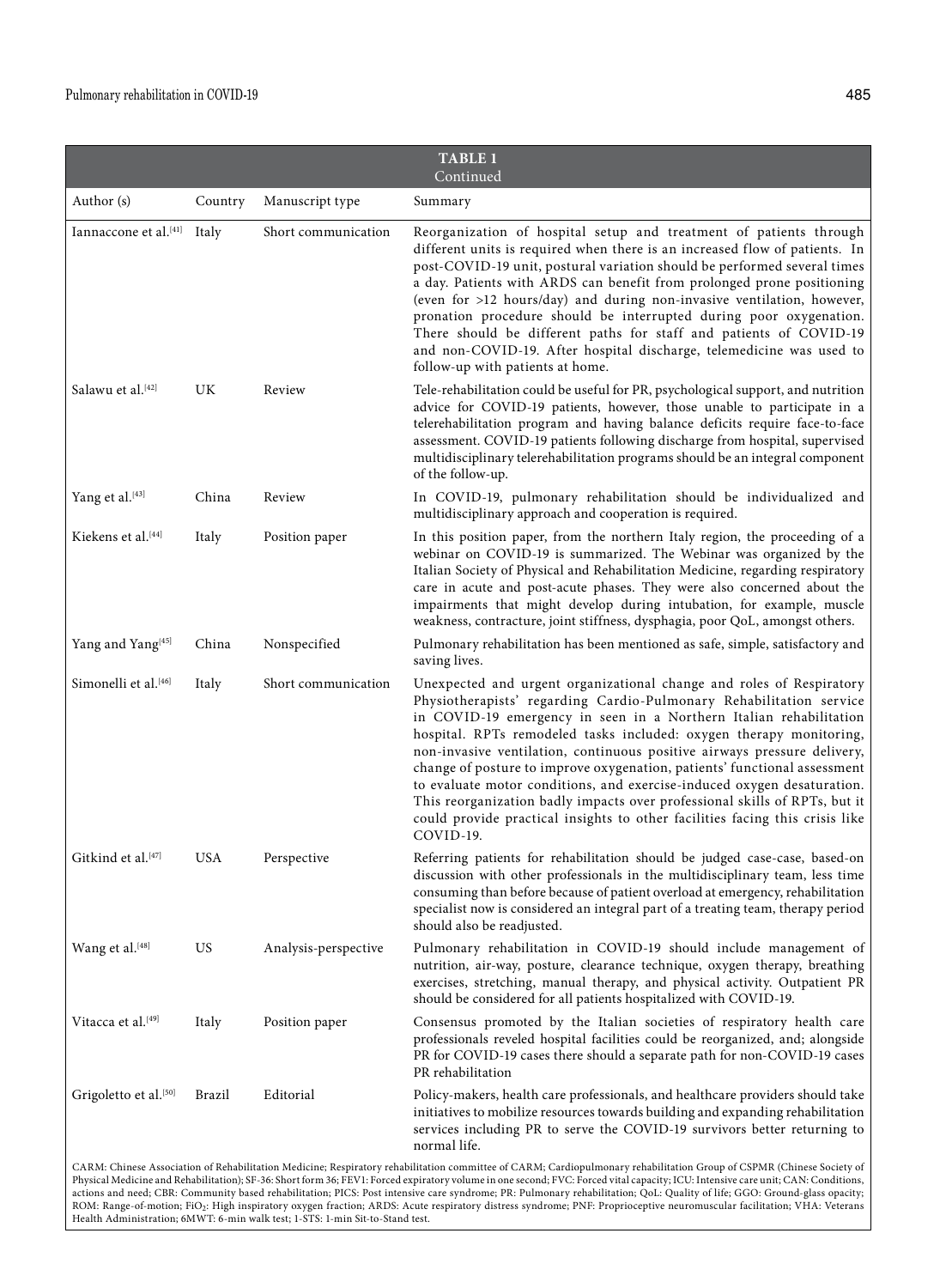the guidance of a physician. Physiotherapist-assisted positioning training of gravity-assisted lung clearance to help ICU staff to manage COVID-19 patients is also recommended under the supervision of a medical doctor.[53] Additional measures should be taken for physiotherapists assisting sputum sample collection.[53]

A panel of seven teams consisting of rehabilitation, sports and exercise medicine, rheumatology, psychiatry, general practice, psychology, and pain specialists working at the Defense Medical Rehabilitation Centre, Stanford Hall, United Kingdom (UK) developed a consensus statement for rehabilitating COVID-19 including PR; compromised respiratory function and functional limitations should be assessed as early as possible, in association with degree of dysfunction, normocapnic respiratory failure and patient's physical and mental status. Initially, low intensity exercise  $( \leq 3$  metabolic equivalent of task [METs] or equivalent) should be considered in those patients requiring oxygen therapy. Progression of therapy would be via exercise intensity, which can be increased gradually based on clinical features.[54]

|                                                                            | <b>TABLE 2</b>                                                                                                                                                                                                                                                                                                                                                                                                                                                                                                                                                                                                                                                                                                                                                                                                                                                                                                                                                                                                                                                                                         |  |  |  |  |
|----------------------------------------------------------------------------|--------------------------------------------------------------------------------------------------------------------------------------------------------------------------------------------------------------------------------------------------------------------------------------------------------------------------------------------------------------------------------------------------------------------------------------------------------------------------------------------------------------------------------------------------------------------------------------------------------------------------------------------------------------------------------------------------------------------------------------------------------------------------------------------------------------------------------------------------------------------------------------------------------------------------------------------------------------------------------------------------------------------------------------------------------------------------------------------------------|--|--|--|--|
| Guidelines recommending pulmonary rehabilitation in patients with COVID-19 |                                                                                                                                                                                                                                                                                                                                                                                                                                                                                                                                                                                                                                                                                                                                                                                                                                                                                                                                                                                                                                                                                                        |  |  |  |  |
| Country                                                                    | Summary                                                                                                                                                                                                                                                                                                                                                                                                                                                                                                                                                                                                                                                                                                                                                                                                                                                                                                                                                                                                                                                                                                |  |  |  |  |
| China                                                                      | The five main recommendations for PR in elderly COVID-19 cases are :<br>a) PR in COVID-19 inpatients improve breathlessness, anxiety, and depression, physical<br>function and the quality of life; b) no early PR in critically ill patients; c) teleconsultation for<br>PR; d) regular monitoring during PR is required; e) Personnel involved in PR, safety measures<br>should be ensured                                                                                                                                                                                                                                                                                                                                                                                                                                                                                                                                                                                                                                                                                                           |  |  |  |  |
| Multinational                                                              | Recommendations designed for utilizing physiotherapy workforce, how to determine<br>physiotherapy requirement, physiotherapy treatment modalities including respiratory care and<br>use of PPE in acute care of adult confirmed or suspected COVID-19                                                                                                                                                                                                                                                                                                                                                                                                                                                                                                                                                                                                                                                                                                                                                                                                                                                  |  |  |  |  |
| UK                                                                         | A panel of seven teams working at the Defense Medical Rehabilitation Centre, Stanford Hall<br>reached a consensus on rehabilitation issues related to COVID-19 including PR based-on<br>Likert scale $(0-10)$ agreement score - <i>(i)</i> Respiratory complications should be considered in<br>post-COVID-19 patients (Level of agreement: mean score 9.38, 95% CI: 8.92 to 9.85), <i>(ii)</i> Initial<br>assessment is recommended in a timely manner depending on the safety issue, degree of<br>dysfunction, normocapnic respiratory failure and patient's physical and mental status (Level<br>of agreement: mean score 9.00, 95% CI: 8.48 to 9.52). (iii) Low-intensity exercise ( $\leq$ 3 METs or<br>equivalent) should be considered in patients on oxygen therapy, increase in exercise intensity<br>according to symptoms (Level of agreement: mean score 8.90, 95% CI: 8.23 to 9.57).                                                                                                                                                                                                      |  |  |  |  |
| Turkey                                                                     | Pulmonary rehabilitation recommendations for adult COVID-19 cases considering<br>contagiousness of COVID-19, recommendations on limited contact of a patient with healthcare<br>providers, and the evidence about possible benefits of PR. Mild disease - individualized<br>approach, general health recommendations (avoid smoking, take plenty of fluid, protein,<br>vitamin C and minerals, and fiber-rich diet), special care of people with disability, no PR;<br>pneumonia - individualized PR (single session, at home) in people with productive cough<br>though, take care of people with disability, follow general health recommendations, use of<br>PPE; severe pneumonia - PR (single session) as per physiatrist recommendations, stop PR<br>if the condition gets worse during PR, use PPE; ARDS - no major PR intervention, general<br>rehabilitation care, for example, bed positioning, early mobilization, airway clearance, and joint<br>ROM are to be initiated by healthcare staff in a rehabilitation facility.                                                                 |  |  |  |  |
| China                                                                      | WHO Family of International Classifications (WHO-FICs) frame-work to form an expert<br>consensus on the COVID-19 rehabilitation program including PR. Pulmonary rehabilitation<br>includes thorax mobilizing exercise, expectoration therapy, respiratory training to<br>improve patients' symptoms. Patients' body posture influences diaphragm activity, lung<br>ventilation/perfusion in the lung, and ease breathing. Changed body positioning, active<br>breathing, clapping, and thoracic vibration assists cough expectoration. Gradual and graded<br>resistant breathing training improves breathing experience. Electrical stimulation diaphragmatic<br>trainer, electronic biofeedback could also be useful. Exercise training (endurance, resistance,<br>balance, and coordination training). does not only improves the cardiopulmonary muscle unit<br>but also increase the compensatory ability of the noninvolved organs. However, in COVID-19,<br>the above exercises should be judged judicially, for what strong co-operation between physiatrist<br>and physiotherapist is the key. |  |  |  |  |
|                                                                            |                                                                                                                                                                                                                                                                                                                                                                                                                                                                                                                                                                                                                                                                                                                                                                                                                                                                                                                                                                                                                                                                                                        |  |  |  |  |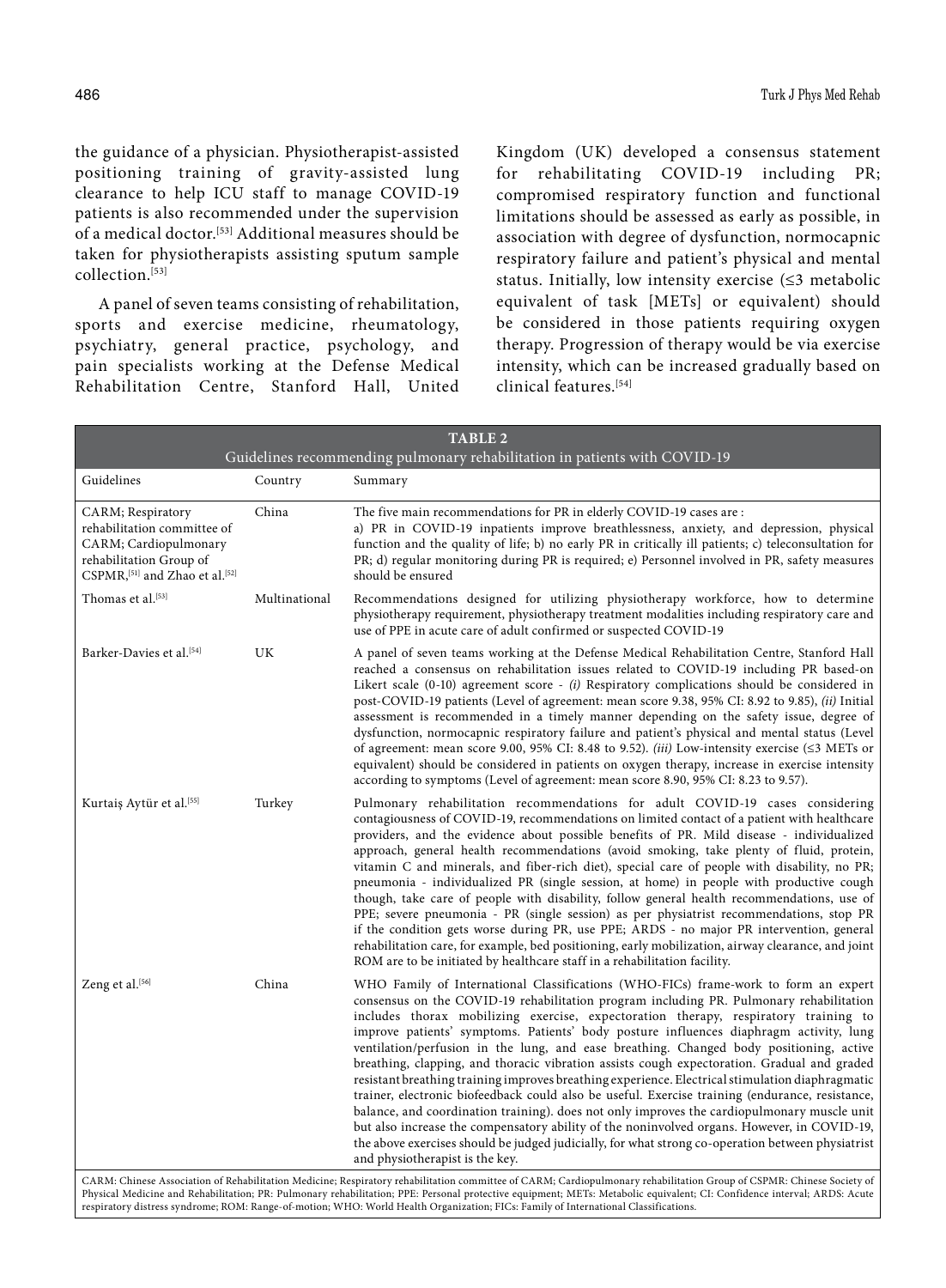|                                                                                                                                                     | <b>TABLE 3</b>                                                                                                                                                                                                                                                                                                                                                                                                                                                                                                                                                                                                                                                                                                                                                                                                                                                                                                                                                                                                                                                                                                                                                                                                                                                                                                                                                                                                                                                                                                                                                                                                                                                                                                                                                                                                                                                                                                                                                                                                                                                                                                                                                                                                                                                                                                                                                                                                                                                                                                                                                                                                                                                                                                                                                                                                                                                                                                                                                                                                                                                                                                                                                                                                                                                                                                                                                                                                                                                                                                                                                                                                                                             |
|-----------------------------------------------------------------------------------------------------------------------------------------------------|------------------------------------------------------------------------------------------------------------------------------------------------------------------------------------------------------------------------------------------------------------------------------------------------------------------------------------------------------------------------------------------------------------------------------------------------------------------------------------------------------------------------------------------------------------------------------------------------------------------------------------------------------------------------------------------------------------------------------------------------------------------------------------------------------------------------------------------------------------------------------------------------------------------------------------------------------------------------------------------------------------------------------------------------------------------------------------------------------------------------------------------------------------------------------------------------------------------------------------------------------------------------------------------------------------------------------------------------------------------------------------------------------------------------------------------------------------------------------------------------------------------------------------------------------------------------------------------------------------------------------------------------------------------------------------------------------------------------------------------------------------------------------------------------------------------------------------------------------------------------------------------------------------------------------------------------------------------------------------------------------------------------------------------------------------------------------------------------------------------------------------------------------------------------------------------------------------------------------------------------------------------------------------------------------------------------------------------------------------------------------------------------------------------------------------------------------------------------------------------------------------------------------------------------------------------------------------------------------------------------------------------------------------------------------------------------------------------------------------------------------------------------------------------------------------------------------------------------------------------------------------------------------------------------------------------------------------------------------------------------------------------------------------------------------------------------------------------------------------------------------------------------------------------------------------------------------------------------------------------------------------------------------------------------------------------------------------------------------------------------------------------------------------------------------------------------------------------------------------------------------------------------------------------------------------------------------------------------------------------------------------------------------------|
|                                                                                                                                                     | Summary of pulmonary rehabilitation interventions in COVID-19 patients                                                                                                                                                                                                                                                                                                                                                                                                                                                                                                                                                                                                                                                                                                                                                                                                                                                                                                                                                                                                                                                                                                                                                                                                                                                                                                                                                                                                                                                                                                                                                                                                                                                                                                                                                                                                                                                                                                                                                                                                                                                                                                                                                                                                                                                                                                                                                                                                                                                                                                                                                                                                                                                                                                                                                                                                                                                                                                                                                                                                                                                                                                                                                                                                                                                                                                                                                                                                                                                                                                                                                                                     |
| Parameters                                                                                                                                          | Summary                                                                                                                                                                                                                                                                                                                                                                                                                                                                                                                                                                                                                                                                                                                                                                                                                                                                                                                                                                                                                                                                                                                                                                                                                                                                                                                                                                                                                                                                                                                                                                                                                                                                                                                                                                                                                                                                                                                                                                                                                                                                                                                                                                                                                                                                                                                                                                                                                                                                                                                                                                                                                                                                                                                                                                                                                                                                                                                                                                                                                                                                                                                                                                                                                                                                                                                                                                                                                                                                                                                                                                                                                                                    |
| Indications[51-55]                                                                                                                                  | COVID-19 pneumonia/severe pneumonia with a productive cough but medically stable should participate in<br>PR; asymptomatic and pneumonia with a non-productive cough should do aerobic exercises and home-based<br>exercise program.                                                                                                                                                                                                                                                                                                                                                                                                                                                                                                                                                                                                                                                                                                                                                                                                                                                                                                                                                                                                                                                                                                                                                                                                                                                                                                                                                                                                                                                                                                                                                                                                                                                                                                                                                                                                                                                                                                                                                                                                                                                                                                                                                                                                                                                                                                                                                                                                                                                                                                                                                                                                                                                                                                                                                                                                                                                                                                                                                                                                                                                                                                                                                                                                                                                                                                                                                                                                                       |
| Pre-requisites[51-53]                                                                                                                               | With the good general condition, no fever/dyspnea/tachypnea, normal SpO <sub>2</sub> ( $\geq$ 90%), decreased viral load, a<br>FiO <sub>2</sub> $\leq$ 0.6, RR $\leq$ 40 breaths/min, PEEP $\leq$ 10 cmH <sub>2</sub> O (1 cmH <sub>2</sub> O = 0.098 kPa), no airway problems, SBP $\geq$ 90 and<br>≤180 mmHg, MAP ≥65 and ≤110 mmHg, HR ≥40 and ≤120 beats/min, no arrhythmia, MI, DVT, & PE, high LA<br>(≥4 mmol/L), Richmond Agitation-Sedation Scale score: -2 to +2, low IP. Understanding between a physiatrist<br>and other rehabilitation team members is also vital.                                                                                                                                                                                                                                                                                                                                                                                                                                                                                                                                                                                                                                                                                                                                                                                                                                                                                                                                                                                                                                                                                                                                                                                                                                                                                                                                                                                                                                                                                                                                                                                                                                                                                                                                                                                                                                                                                                                                                                                                                                                                                                                                                                                                                                                                                                                                                                                                                                                                                                                                                                                                                                                                                                                                                                                                                                                                                                                                                                                                                                                                             |
| What exercises are to do <sup>[51-53,55]</sup><br>(individualized exercise program<br>designed by a physiatrist in a<br>multidisciplinary facility) | In-patient (without ventilation support but require oxygen therapy) - Exercise includes respiratory (breathing<br>exercise - slow inhalation and exhalation through the nose and mouth respectively, pursed-lip & diaphragmatic<br>breathing) and peripheral muscle training, breathing exercise (intensity - between 1.0 & 3.0 METs, twice/day,<br>duration - from 15 to 45 mins.), (low-intensity exercise (1-3 METs) should be considered initially particularly<br>for patients who required oxygen therapy), bed mobilization, aerobic exercise, joint ROM (active/passive)<br>& stretching, positioning with pillow support (upright, semi-sitting, forward-leaning depending on SOB)<br>thrice/day, bronchial hygiene techniques (assisted cough, postural drainage, and percussion), clearance of<br>secretion (chest maneuvers - cupping & huffing), transfer to and from bed-chair, and NMES of limb muscles.<br>In-patient program for an intubated patient - aerosol-generating PR procedures (cough and huff during<br>treatment), gravity-assisted drainage techniques (prone positioning for over 12 hours in ARDS), open suctions,<br>naso- and oropharyngeal suctioning, sputum inductions, should ideally be performed in a negative pressure<br>room or a closed-door single-room under the guidance of a medical doctor.<br>In-patient program (extubated and before hospital discharge) - Exercise includes respiratory (breathing<br>exercise - slow inhalation through the nose and slowly exhales through the mouth, pursed-lip & diaphragmatic<br>breathing) and peripheral muscle training, breathing exercise (between 1.0 & 3.0 METs those requires oxygen<br>therapy), aerobic exercise, joint ROM & stretching, posture change (upright, semi-sitting, forward-leaning<br>depending on SOB), bronchial hygiene techniques (chest cupping), postural drainage with or without chest<br>percussion), encourage huffing, ADL training, transfer to and from bed-chair, balance training, resume<br>slow-paced ambulation, & NMES for limb muscles.<br>Out-patient program (after discharge from hospital and within a community) - (1) Patient education - using<br>a booklet, videos, telehealth, advise healthy lifestyle education, encourage family and social activities.<br>(2) Respiratory rehabilitation: (i) aerobic exercises (individualized walking, brisk walking, slow jogging, and<br>swimming programs should start with low intensity, for a short duration, 3-5 sessions/week, each session<br>lasts between 20 & 30 min. Intermittent exercise for fatigue. (ii) Muscle strength training (resistance training)<br>- starts with a reduced load, and in target muscle group repeat it 8-12 times, 1-3 sets/time, with 2-min rest<br>between sets, 2-3 sessions/week for 6 weeks. Load increased around 5 to 10% each week; (iii) balance training:<br>hands-free balance training under balance trainer; $(iv)$ breathing exercise (intentional breathing exercise and<br>airway clearance techniques) - breathing exercise: posture management, adjust breathing rhythm, huffing,<br>thoracic expansion training, mobilization of respiratory muscle groups; airway clearance techniques: first,<br>forced expiratory techniques to expel sputum and reduce coughing and energy consumption; second, positive<br>expiratory pressure to assist forced expiration (3) ADL guidance: (i) basic ADLs (rehabilitation for bed mobility,<br>transfer, ambulation, dressing, toileting, and bathing); (ii) instrumental ADLs. Targeted intervention by an<br>occupational therapist would be worth consideration. |
| Additional supports are required<br>during PR[51,52,55,56]                                                                                          | Caregiver training, patient counseling (about disease, available treatment, benefit of regular rest, sufficient<br>sleep, smoking avoidance), diet rich with protein, fiber, Vitamin C, and minerals, take adequate fluid,<br>single-use PPE, psychological intervention (where appropriate), long-term oxygen therapy (if required), care for<br>immobility, neurologic evaluation, care for comorbidities (chronic lung-cardiac disease, senility, obesity, and<br>organ failure). Consider ICU-acquired weakness, maintain cough etiquette as well, behavioral modification<br>strategies, and vocation-specific support.                                                                                                                                                                                                                                                                                                                                                                                                                                                                                                                                                                                                                                                                                                                                                                                                                                                                                                                                                                                                                                                                                                                                                                                                                                                                                                                                                                                                                                                                                                                                                                                                                                                                                                                                                                                                                                                                                                                                                                                                                                                                                                                                                                                                                                                                                                                                                                                                                                                                                                                                                                                                                                                                                                                                                                                                                                                                                                                                                                                                                               |
| When to do no exercise[51-53,55]                                                                                                                    | No major breathing exercise in mild pneumonia, pneumonia without a productive cough, ARDS, or<br>asymptomatic COVID-19. Pulmonary rehabilitation is not recommended for severely ill patients or in those<br>conditions are deteriorating. Avoid manual hyperinflation in patients under ventilation and inspiratory muscle<br>training if infection transmission risk is high.                                                                                                                                                                                                                                                                                                                                                                                                                                                                                                                                                                                                                                                                                                                                                                                                                                                                                                                                                                                                                                                                                                                                                                                                                                                                                                                                                                                                                                                                                                                                                                                                                                                                                                                                                                                                                                                                                                                                                                                                                                                                                                                                                                                                                                                                                                                                                                                                                                                                                                                                                                                                                                                                                                                                                                                                                                                                                                                                                                                                                                                                                                                                                                                                                                                                            |
| Monitoring[33-35,52-55]                                                                                                                             | Vital signs (before, during, and after exercise) should be documented. Before and after PR, pulse oximetry<br>(SpO <sub>2</sub> ), exercise-induced symptoms (perceived exertion, chest tightness, dizziness, headache, blurred vision,<br>palpitations, and profuse sweating) should also be checked. Evaluation should also include Spirometry<br>(FEV1/FVC), FiO <sub>2</sub> , and 6-MWT; 1-MWT & 1-STS are useful when patients are being followed-up on<br>teleconsultation. Chest X-ray and CT scanning of COVID-19 unveil lung changes before and after PR.                                                                                                                                                                                                                                                                                                                                                                                                                                                                                                                                                                                                                                                                                                                                                                                                                                                                                                                                                                                                                                                                                                                                                                                                                                                                                                                                                                                                                                                                                                                                                                                                                                                                                                                                                                                                                                                                                                                                                                                                                                                                                                                                                                                                                                                                                                                                                                                                                                                                                                                                                                                                                                                                                                                                                                                                                                                                                                                                                                                                                                                                                        |
|                                                                                                                                                     | PR: Pulmonary rehabilitation; RR: Respiratory rate; SpO <sub>2</sub> : Oxygen saturation; PEEP: Positive end expiratory pressure; SBP: Systolic blood pressure; MAP: Mean arterial<br>pressure: HR: Heart rate: MI: Myocardial infarction: DVT: Deep vein thrombosis: PF: Pulmonary embolism: LA: Lactic acid: IP: Intracranial pressure: MFTs: Metabolic                                                                                                                                                                                                                                                                                                                                                                                                                                                                                                                                                                                                                                                                                                                                                                                                                                                                                                                                                                                                                                                                                                                                                                                                                                                                                                                                                                                                                                                                                                                                                                                                                                                                                                                                                                                                                                                                                                                                                                                                                                                                                                                                                                                                                                                                                                                                                                                                                                                                                                                                                                                                                                                                                                                                                                                                                                                                                                                                                                                                                                                                                                                                                                                                                                                                                                  |

pressure; HR: Heart rate; MI: Myocardial infarction; DVT: Deep vein thrombosis; PE: Pulmonary embolism; LA: Lactic acid; IP: Intracranial pressure; METs: Metabolic<br>equivalent; SOB: Shortness of breath; NMES: Neuromuscular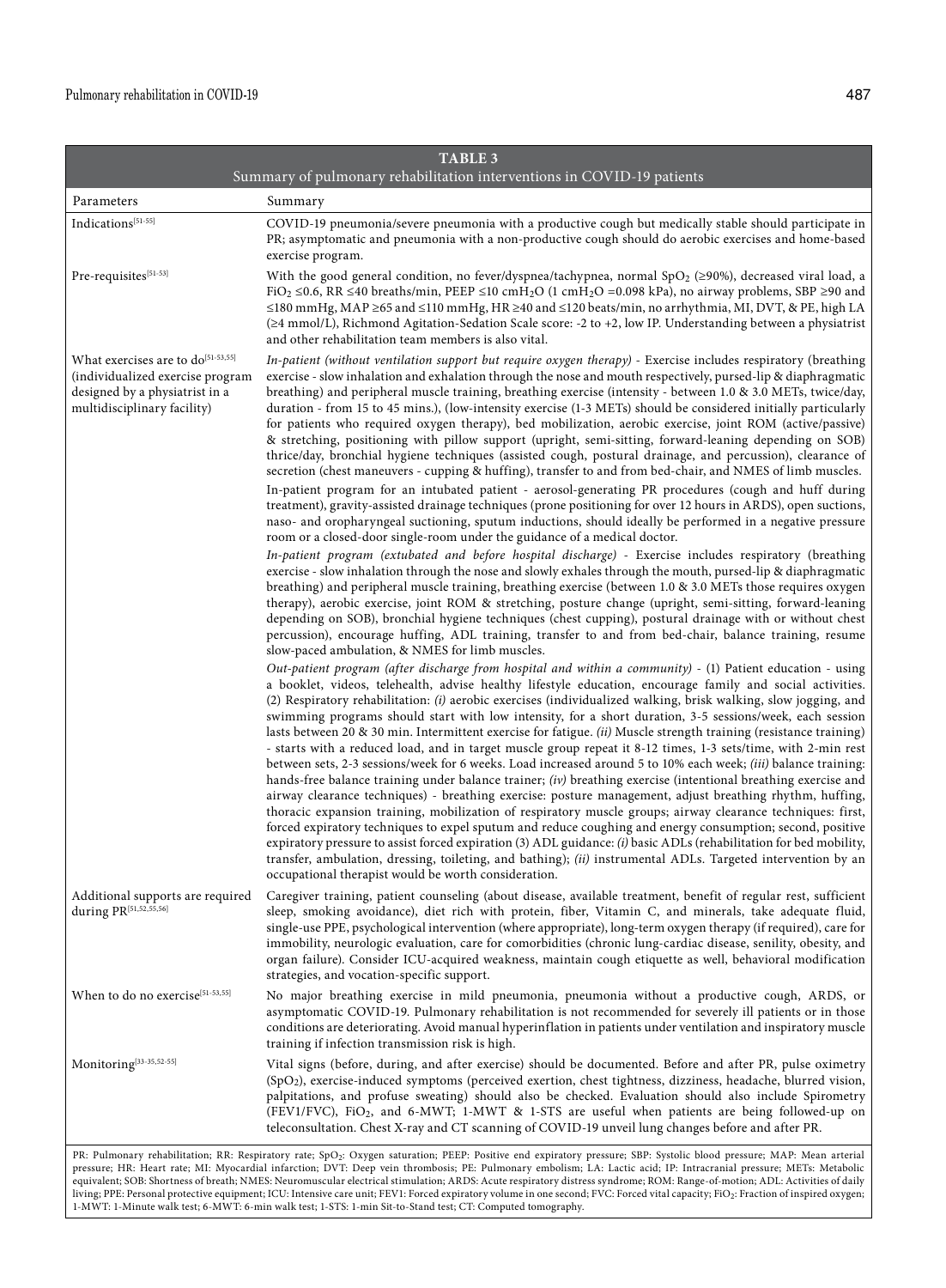The Turkish Society of Physical Medicine and Rehabilitation has suggested a set of recommendations to be effective for PR in adult COVID-19 cases. In mild disease, those who are asymptomatic, and ARDS, there should be no major pulmonary interventions; however, in patients with pneumonia with productive cough, PR is required taking safety measures preventing infection transmission.<sup>[55]</sup> Alongside, patient and caregiver education, smoking cessation, peripheral muscle training, bronchial hygiene, adequate nutrition, healthy mind, oxygen therapy are mentioned important improving lung function.[55]

The World Health Organization (WHO)-Family of International Classifications (FICs) framework forms a consensus report regarding a COVID-19 rehabilitation program including PR. They recommend several techniques to be useful in improving lung function; however, these should be judged considering risk-benefit ratio in a cooperative milieu between physiatrist and other rehabilitation team members.<sup>[56]</sup>

Table 3 summarizes PR strategies to be effective for COVID-19 based on published works.

## **DISCUSSION**

The COVID-19 pandemic has been transmitting rapidly, leaving few possibilities to conduct high-quality, prospective, clinical trials in large series of patients. Therefore, most of the current protocols are based on preliminary results, expert opinions, consensus of professionals, and learning from experience of previous pandemics of the severe acute respiratory distress syndrome (SARS) virus.[18,21,51-56] There is a need to describe the specific details of such protocols.[18,58]

In severe COVID-19 cases, pulmonary function becomes significantly compromised. Among the patients who are hospitalized, an estimated 15% requires ICU support.[59] Currently there is no definite cure for COVID-19; however, empirical use of antiviral, antibacterial, and disease-modifying antiinflammatory agents appear to be effective in selective cases. Therefore, the preventive recommendations and guidelines remain crucial, particularly social distancing, staying home strategy, hand hygiene and cough etiquette to prevent transmission of COVID-19.[60-62]

Alongside medicinal interventions, PR should be started at the start of inpatient-stay, throughout the entire stay, and continued at outpatient service and in the community. An important step of PR includes the cleaning of airways at regular intervals, otherwise, bronchial secretions may lead to blocked airways resulting in difficulty breathing. Although the cough is usually nonproductive in COVID-19, productive coughing up phlegm can occur at a later stage.<sup>[59]</sup> According to a retrospective study, severe COPD patients participated in a three-week in-house PR program that included airway drainage, initiation of long-term oxygen therapy, endurance and strength training, high-intensity inspiratory muscle training, and respiratory physiotherapy for breathlessness. This resulted in a significant improvement (p<0.001) of 6MWT, modified Medical Research Council Dyspnea (mMRC) Score, and FEV1 scores).<sup>[63]</sup> Supervised early PR in COPD also reduced the mortality risk, hospital readmission, hospital stay, and improved HRQoL, and walking distance.<sup>[64]</sup> Increased aerobic capacity can improve immune and respiratory function.[22] However, outcomes of these interventions in COVID-19 cases are still to be determined and an algorithm of PR for chronic respiratory conditions could be an acceptable alternative, and technology will be used increasingly to mitigate increased patients' demands.[23,35]

There should be no major PR interventions for critically ill patients, until they become medically stable or if there are signs of progressive deterioration.<sup>[18,51-55]</sup> The recommendations by the Chinese, Italian, Turkish, UK and multinational rehabilitation professionals can be a guiding document in this regard (Table 2).<sup>[18,51-55]</sup> When patients remain intubated, even a slight change in body position can adversely affect the ventilation/perfusion ratio, thereby, mismatching the alveolar gas exchange.<sup>[51,52]</sup> However, in patients who are weaning from the ICU, postural change and prone-lying position can enhance alveolar gas exchange and excretion of pulmonary secretions and, thus, reduce pulmonary infection incidence; in addition, spontaneous deep breathing and early mobilization maximize respiratory and diaphragmatic muscles strength, and promote respiratory function recovery.[24] Crucially, timing of respiratory exercises in patients releasing from ICU is yet to be determined and it varies from patient to patient.<sup>[21,25,53]</sup> Regarding these aspects, the physiatrists are responsible for examining patients that need to undergo physical therapy, determining appropriate treatment programs, and deciding to what extent it must be taken by the patient, instructing physical therapists of what treatment to give, and keeping track of the patienttreatment record.[55] The role of the physiatrist is to manage a patient's medical issues as they participate through the rehabilitation process. A physiatrist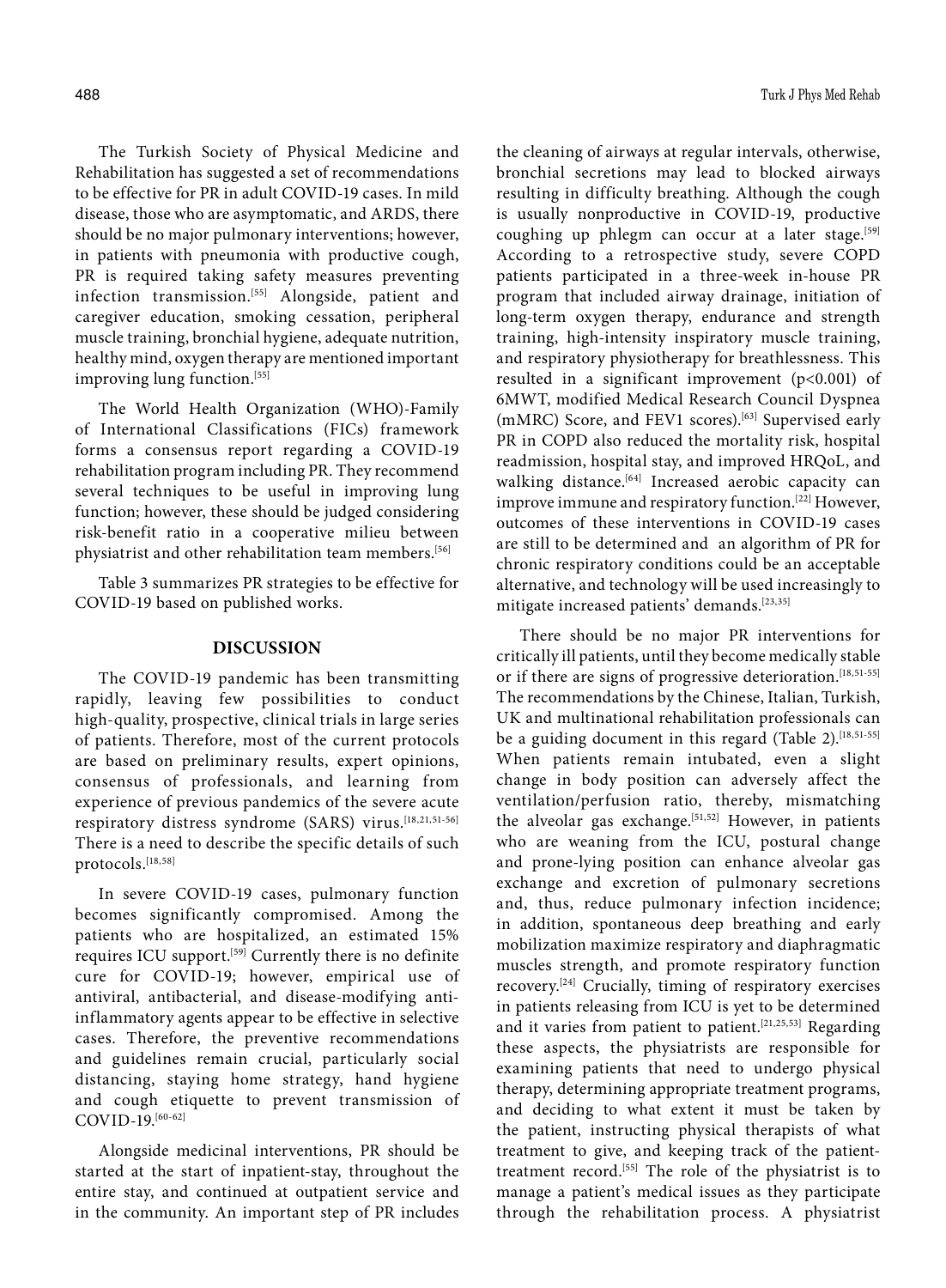would assess the patient and assure that the patient is medically stable to participate in therapies.[55] Despite these differences, both therapists and physiatrists collaborate and communicate to ensure that patients are receiving appropriate treatments in the current COVID-19 pandemic.<sup>[23,53,55]</sup> Preparing the multidisciplinary rehabilitation team to implement the most effective practices for long-term functionality and QoL is also required.[26]

In COVID-19 survivors following discharge, restrictive ventilatory defect and impaired diffusion capacity are associated with disease severity, chest computed tomography and X-ray delineated groundglass opacity, and residual impaired lung function,  $[27]$ particularly in elderly patients. Therefore, spirometry and DLCO should be considered in routine clinical follow-up for them.[28] Pulmonary fibrotic changes could gradually improve with self-rehabilitation; however, patient's physical abilities are significantly hampered by the limited ventilatory efforts and diffusion capacity. Therefore, starting rehabilitation at the earliest possible opportunity, in advance of patients developing severe or limited ventilatory capability, is of utmost importance.[29]

Furthermore, COVID-19 patients recovering from assisted ventilation report impaired lung function.[7] In post-acute COVID-19 Italian patients, Grade 4-5 dyspnea on mMRC, minimal activity shortness of breath, higher inspired oxygen requirement, and impaired 6MWT performance have been documented.<sup>[30]</sup> Extubated COVID-19 survivors develop ICU-associated inspiratory (diaphragm) and limb muscles weakness (combined myopathy and neuropathy), limited joint ROM, and overall poor physical function.[31,55,56] Poor nutrition with serum hypoalbuminemia is reportedly linked with ARDS.[32,55]

During PR, respiratory muscle performance is scarcely considered.<sup>[33]</sup> Test of incremental respiratory endurance and maximal inspiratory-expiratory pressure devices appear to be useful in measuring respiratory muscle performance, although their reliability and validity are yet to be tested in COVID-19.[33,55] In adverse conditions such as senility, obesity, inactivity, smoking, and viral infection, respiratory muscle strength becomes compromised further and its forcegenerating capacity is compensated by increased oxygen demand and consumption due to associated high airway resistance and altered chest wall mechanics.<sup>[33]</sup> Deep breathing exercise is an important component of PR; however, successful PR depends on coordination between diaphragm strength, trunk-limb posture and

balance, joint ROM, nutrition and adequate fluid intake.[24,30,32] Therefore, during early PR these factors should be considered.<sup>[30,56]</sup> Early inpatient rehabilitation includes respiratory care, bed mobilization, bed-tochair transfer, sit-to-stand training, assisted walking, and neuromuscular electrical stimulation in limb muscles result in improved respiratory function, quadriceps muscle function, and walking capacity measured on Barthel dyspnea index, quadriceps size, and EuroQoL questionnaire.[30,34] Besides, a dynamic patient-guided robotic suspension system assists in developing ambulation, ADL performance, 6MWT, and 10-meter walk test speed.<sup>[35]</sup> In COVID-19, an eight-segment traditional Chinese PR exercises regime is considered promising, particularly when prescribed with conventional breathing techniques and proprioceptive neuromuscular facilitation.<sup>[36]</sup> Existing spa-based rehabilitation facility could be used to rehabilitate COVID-19 PR.[37]

Isolated mental health issues or psychological issue as part of PICS, such as post-traumatic stress disorder, anxiety, and depression are documented in COVID-19 infection.[54,38,65,66] A RCT was performed in 72 Chinese patients who recovered from COVID-19 and showed positive outcomes (p<0.05) regarding FEV1/FVC, 6MWT, SAS, QoL, and FIM scores compared to controls.<sup>[17]</sup> However, in a short-term study, PR interventions appeared to be ineffective in improving depression levels and, hence, long-term studies are required.<sup>[17,65,67]</sup> The Respiratory Rehabilitation Committee of CARM, and Cardiopulmonary rehabilitation Group of CSPMR suggest that, apart from easing respiratory distress, improving physical function, and QoL, PR programs can be useful in improving both anxiety and depression.<sup>[51]</sup> In a Letter to Editor, Zhu et al.<sup>[24]</sup> further demonstrated that PR in association with psychological intervention and sleep promotion may reduce anxiety and depression in COVID-19 patients. The PR further improves ADL and global functional capacity irrespective of the patient's age.<sup>[68]</sup> The COVID-19 patients in isolation may benefit from PR through educational videos, instruction manuals, or telehealth.<sup>[19,51]</sup> When the inpatient program is completed, self-management and PR counseling can be still conducted by telehealth technologies.<sup>[39]</sup> However, during telemedicine, we cannot evaluate 6MWT, manual muscle test, grip strength, and gait. Instead, we can implement 1-min Sit-to-Stand test (1-STS) to assess exercise capacity and cardiovascular responses, five-times STS test to assess and monitor muscle strength, oxygen saturation status, and prescribed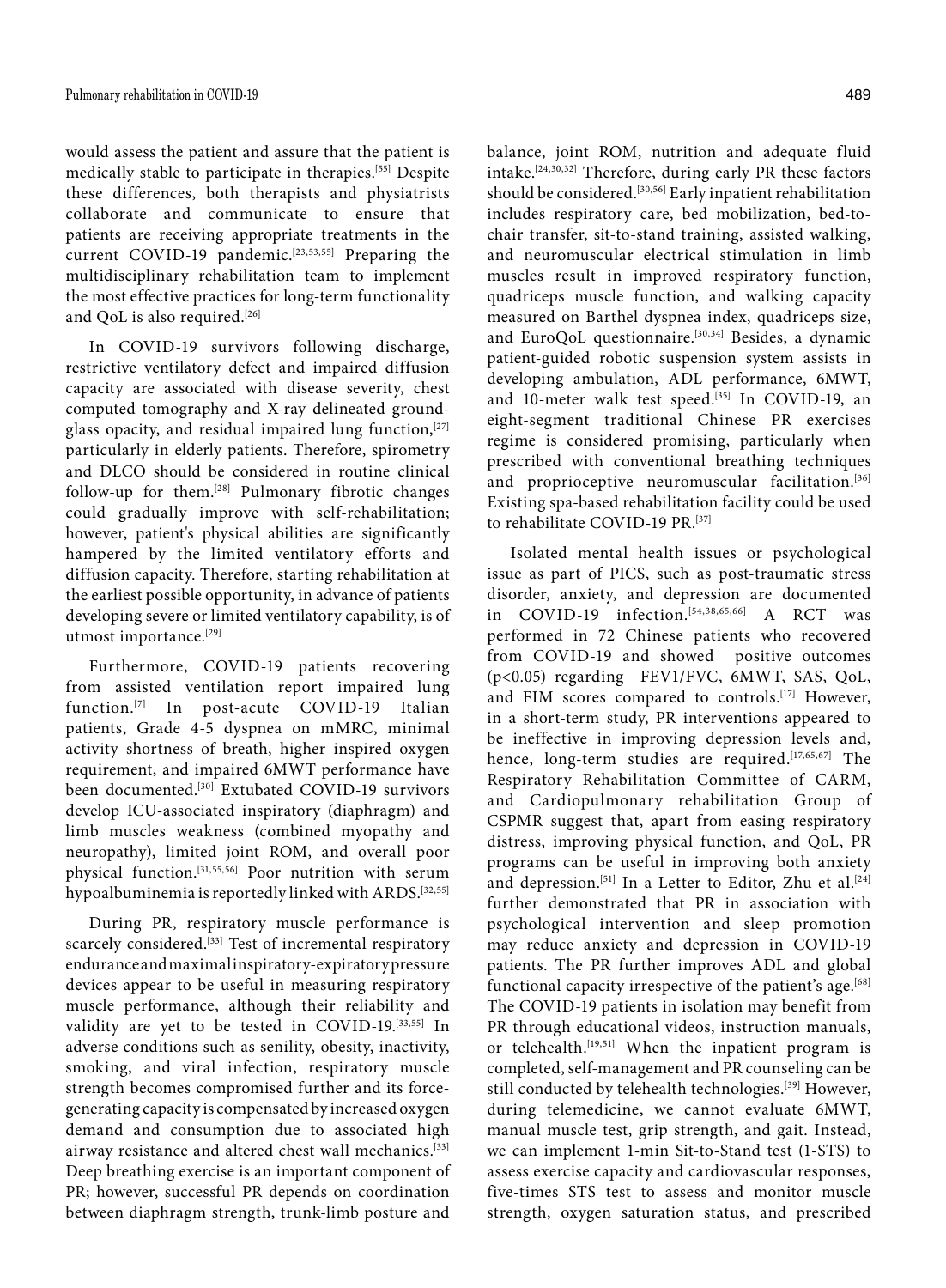exercises to patients. Telehealth is cost-effective, and neither patients nor physicians require to travel, and it can serve all individuals irrespective of geographical location, although it seems to be unrealistic in developing countries.[39-41] For patients who are unable to participate in a telerehabilitation program and require input for impaired balance, a face-to-face interview is considered an appropriate measure.<sup>[42]</sup>

In a recent retrospective inception cohort, early PR of COPD patients within 90 days of hospital discharge was associated with a significantly lower death risk over one year (hazard ratio [HR], 0.63, 95% confidence interval [CI]: 0.57 to 0.69 (p <0.001).<sup>[34]</sup> Additional PR sessions were also associated with a reduced death risk (HR, 0.91, 95% CI: 0.85 to 0.98, p=0.01).[69] Besides, patients who adhere to PR techniques for a long-time, usually require less utilization of healthcare utilization than non-adherent patients. However, longitudinal cohort studies addressing these facts in COVID-19 survivors are still required.<sup>[10,70]</sup>

Moreover, COVID-19 patients may have simultaneously lung and cardiac problems. Autopsied COVID-19 lung tissue revealed diffuse alveolar damage, bronchial mucosa, focal interstitial thickening, intra-alveolar hemorrhages and intra-alveolar fibrin cluster formation, with compromised respiratory function.[71,72] Besides, COVID patients with previous cardiac problem or COVID-19 associated myocarditis are at an increased risk of hospital morbidity and mortality.[73] Therefore, strategies of PR may not be similar for all COVID-19 survivors, rather these may vary depending on the extent of lung injury and cardiac status. Yeo et al. $[74]$  recommended existing cardiac rehabilitation programs to be continued in COVID-19 survivors; however cardiovascular comorbidity might adversely affect the magnitude of gains made in PR.[10,75] Therefore, revision of existing cardiac rehabilitation strategies in COVID-19 individuals should be considered and should be matched according to the current cardiac and pulmonary status.[76]

Pulmonary rehabilitation seems to be safe in COVID-19 pneumonia.<sup>[64,43]</sup> However, it must be individualized and be led by a prudent multidisciplinary approach including a physiatrist, occupational, speech-language, and swallowing therapists, to greatly increase the likelihood of acute and longer-term positive outcomes.[65,43-45,77] Clinically significant, but undiagnosed dysphagia can occur in patients undergoing PR. Dysphagia education and screening as part of a PR program can improve swallowing-related QoL and overall self-management of COPD and dysphagia.[78] Combined resistive inspiratory and expiratory muscle training can improve signs and symptoms of dysphagia as seen in stroke patients.[79] Similarly, personalized occupational therapy consisting of education, breathing control techniques, and breathing exercises is reported to improve FVC and overall survival rate in chronic lung disorders.[80] We are still curious about whether they would be equally effective in COVID-19 survivors with impaired lung function.

The COVID-19 is highly contagious; as PR team members work in close contact with the patients, they remain among the most vulnerable group of individuals, hence any rehabilitation plan should include a plan to make optimal use of a limited rehabilitation workforce. A Business Continuity Plan (BCP), - an organizational strategy, can be one of the best probable approaches. In BCP, splitting the medical team (a physical division of workforce into sub-teams), restricted movement amongst team members (to reduce cross-infection among team members), and workfrom-home arrangements are considered useful.[77] To overcome patient load, organizational changes and remodeling of tasks of healthcare professionals are sometimes required, as seen in a Northern Italian rehabilitation hospital;<sup>[46]</sup> however, in a rehabilitation unit, a physiatrist is the ultimate authority and is responsible for monitoring patients' nutrition, posture, airway, breathing, oxygen supply, and physical activity; physiatrist‐to‐physician communication in a multidisciplinary setting hasten the decision‐making process regarding patients' referral to a rehabilitation unit.[47,48,55] The Italian societies of respiratory healthcare professionals promoted a position paper focused on the COVID-19 crisis, stressing that there should be separate PR facilities for both COVID-19 and non-COVID-19 cases.[49] In COVID-19 cases, the field of physical medicine and rehabilitation has been also faced with many challenges and is being acknowledged as an integral part of the healthcare system in the healthcare system of the United States. This includes taking care of patients transferred out of the acute care hospital into rehabilitation beds, thereby, releasing pressure on emergency departments.<sup>[49]</sup>

An important challenge for physiatrists working in a developing country such as Bangladesh would be the resettling of recovered COVID-19 survivors in their community. Based-on previous study, community-based PR in chronic lung disorders appears to be feasible and effective. Since COVID-19 may remain asymptomatic, survivors can get re-infected, and there is an absence of acknowledged or evidenced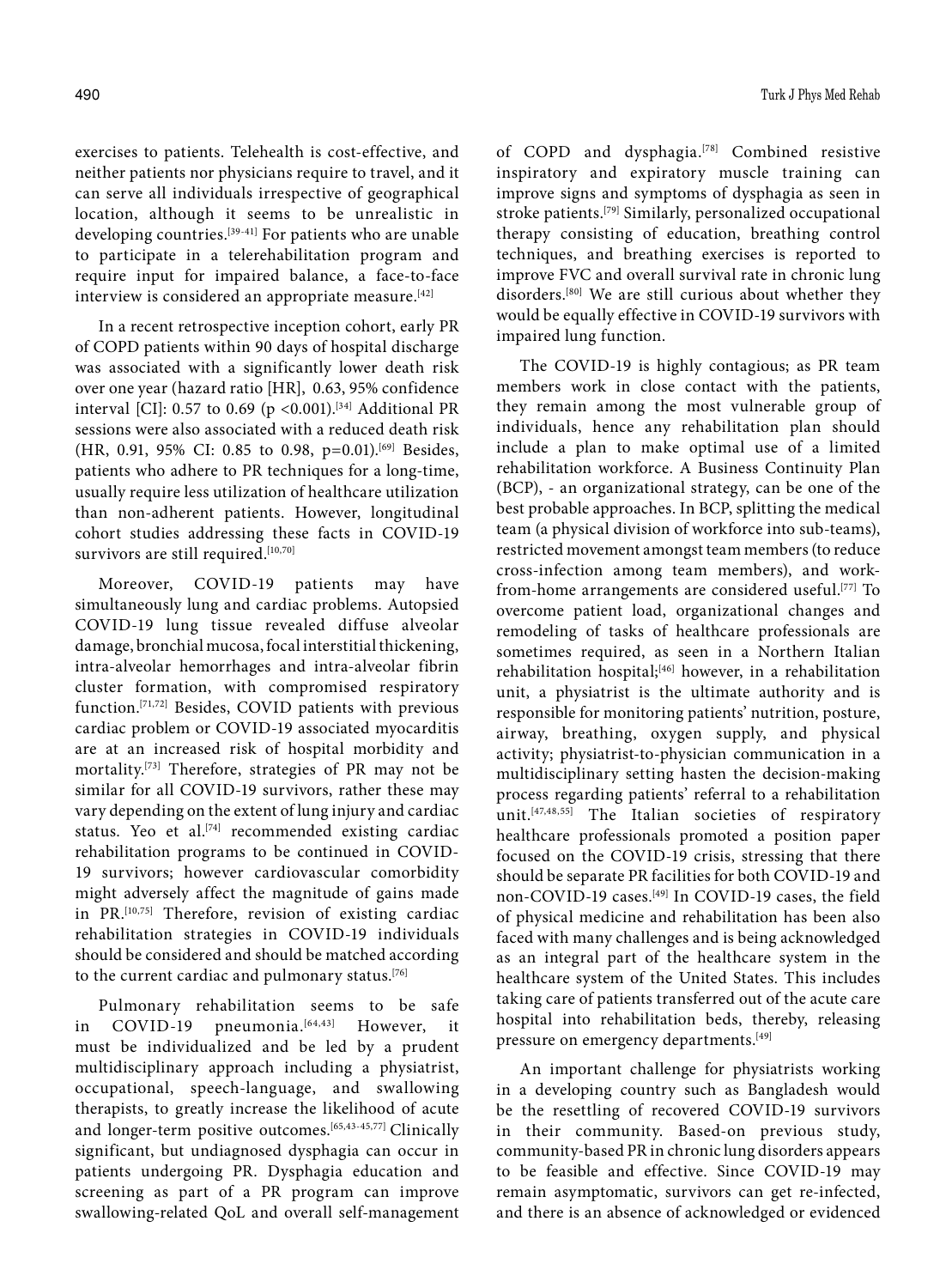cure to date, COVID-19-PR at the community level could be a difficult task for the rehabilitation personnel.[47,81] Community-based rehabilitation for COVID-19 cases with compromised lung function requiring PR should be different from that of non-COVID-19 cases, as recurrences may occur even after complete recovery.[82] The response of society toward the COVID-19 survivors may also complicate communitybased PR of COVID-19 cases. However, the ultimate success of COVID-19 PR-program at community would depend on availability and distribution of rehabilitation services in the community, skilled rehabilitation personnel, prudent PR care, sufficient protective measures for both patients and rehabilitation staff, caregiver training, the attitude of society toward COVID-19, and survivors psychological status, and the state's policy regarding financing toward COVID-19 PR.[50,83,84]

By adopting the following strategies, healthcare facilities can improve the quality of PR services for COVID-19 patients having respiratory impairment:

- Involvement of rehabilitation professionals (physiatrists, respiratory therapists, speechlanguage and swallowing therapists, occupational, and physical therapists) in the clinical care of COVID-19 patients admitted to ICU to reduce pulmonary complications and to enhance functional recovery.
- The rehabilitation team involved in COVID-19 care should consult existing medical guidelines and relevant literature for best evidence, but, at the same time, device own strategies and protocols considering their own resources and patient inflow.
- Considering community-based PR of COVID-19 survivors with compromised lung function; it is important to involve politicians, community leaders, professionals, common people, and family members in the process result in positive outcomes.
- Conducting further research is needed to generate evidence-based methods for effective PR; focusing on optimal dose, duration, intensity and frequency, specifically designed for COVID-19 patients.

In conclusion, growing evidence suggest that PR appears to be useful in COVID-19 survivors. The PR programs starting already in hospital may lead to reduced hospital stay and improved overall respiratory function. Guiding principles have been proposed by the experts from China, Italy, UK, and Turkey. These

may be adapted according to local needs and, in this regard global rehabilitation societies, such as the International Society of Physical Medicine, can play an active role. Further prospective clinical studies are needed to unveil which PR programs are safe and effective in COVID-19 survivors, with the goal of improving their QoL beyond their stay within an emergency care facility.

#### **Declaration of conflicting interests**

The authors declared no conflicts of interest with respect to the authorship and/or publication of this article.

#### **Funding**

The authors received no financial support for the research and/or authorship of this article.

## **REFERENCES**

- 1. World Health Organization. Coronavirus disease (COVID-19). Available at: https://covid19.who. int/?gclid=EAIaIQobChMIkofT-PTP6QIViMEWBR2dIAi YEAAYASAAEgLyc\_D\_BwE. [Accessed: August 10, 2020].
- 2. Tian S, Hu W, Niu L, Liu H, Xu H, Xiao SY. Pulmonary pathology of early-phase 2019 novel coronavirus (COVID-19) pneumonia in two patients with lung cancer. J Thorac Oncol 2020;15:700-4.
- 3. Khalifa M, Zakaria F, Ragab Y, Saad A, Bamaga A, Emad Y, et al. Guillain-Barré syndrome associated with severe acute respiratory syndrome coronavirus 2 detection and coronavirus disease 2019 in a child. J Pediatric Infect Dis Soc 2020;9:510-3.
- 4. Lei S, Jiang F, Su W, Chen C, Chen J, Mei W, et al. Clinical characteristics and outcomes of patients undergoing surgeries during the incubation period of COVID-19 infection. EClinicalMedicine 2020;21:100331.
- 5. Guo YR, Cao QD, Hong ZS, Tan YY, Chen SD, Jin HJ, et al. The origin, transmission and clinical therapies on coronavirus disease 2019 (COVID-19) outbreak - an update on the status. Mil Med Res 2020;7:11.
- 6. Lodigiani C, Iapichino G, Carenzo L, Cecconi M, Ferrazzi P, Sebastian T, et al. Venous and arterial thromboembolic complications in COVID-19 patients admitted to an academic hospital in Milan, Italy. Thromb Res 2020;191:9-14.
- 7. Boyer AF, Schoenberg N, Babcock H, McMullen KM, Micek ST, Kollef MH. A prospective evaluation of ventilatorassociated conditions and infection-related ventilatorassociated conditions. Chest 2015;147:68-81.
- 8. Muscedere J, Sinuff T, Heyland DK, Dodek PM, Keenan SP, Wood G, et al. The clinical impact and preventability of ventilator-associated conditions in critically ill patients who are mechanically ventilated. Chest 2013;144:1453-60.
- 9. Brown SM, Bose S, Banner-Goodspeed V, Beesley SJ, Dinglas VD, Hopkins RO, et al. Approaches to Addressing Post-Intensive Care Syndrome among Intensive Care Unit Survivors. A Narrative Review. Ann Am Thorac Soc 2019;16:947-56.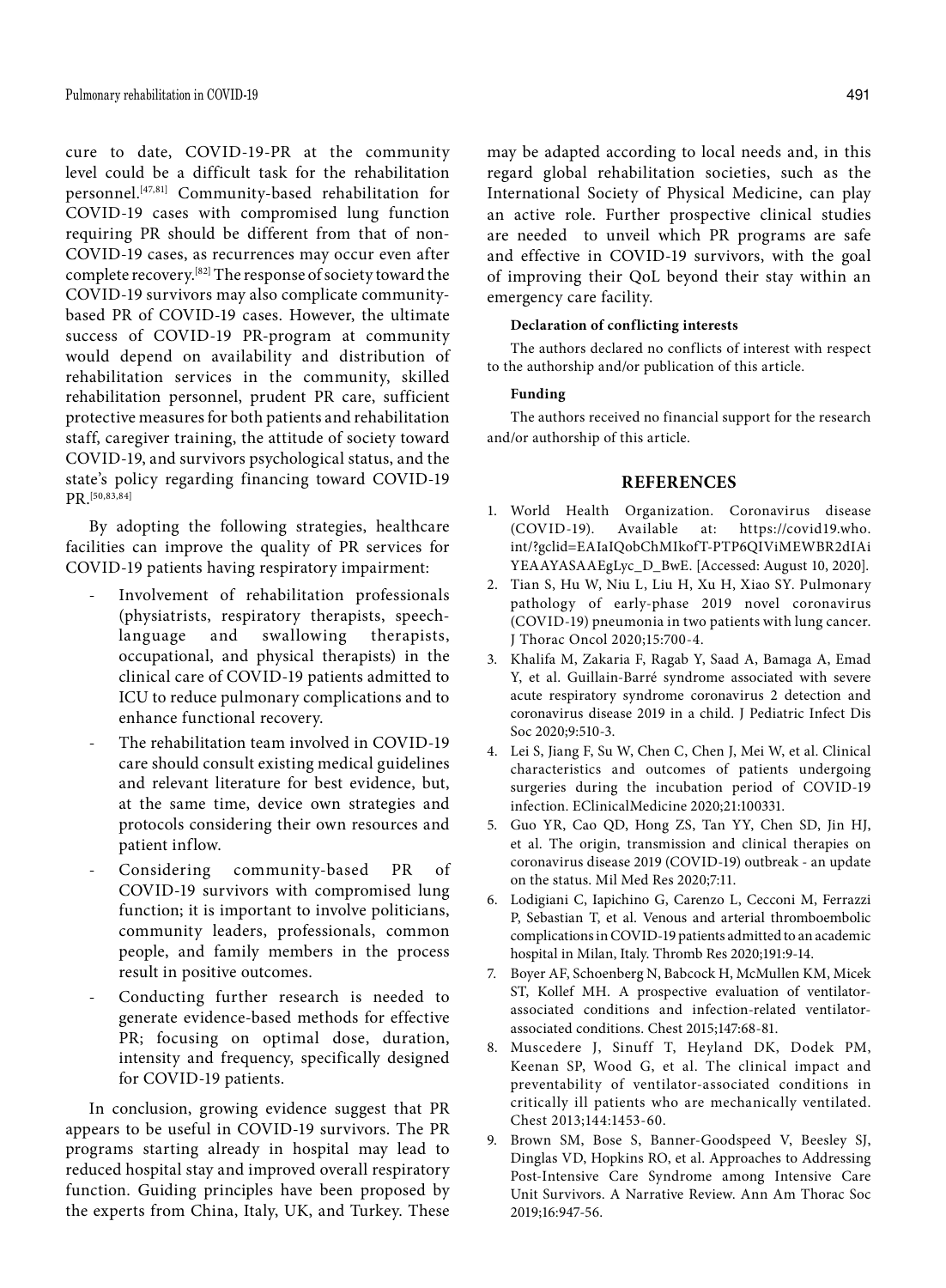- 10. Spruit MA, Singh SJ, Garvey C, ZuWallack R, Nici L, Rochester C, et al. An official American Thoracic Society/ European Respiratory Society statement: key concepts and advances in pulmonary rehabilitation. Am J Respir Crit Care Med 2013;188:e13-64.
- 11. McCarthy B, Casey D, Devane D, Murphy K, Murphy E, Lacasse Y. Pulmonary rehabilitation for chronic obstructive pulmonary disease. Cochrane Database Syst Rev 2015;(2):CD003793.
- 12. Gaunaurd IA, Gómez-Marín OW, Ramos CF, Sol CM, Cohen MI, Cahalin LP, et al. Physical activity and quality of life improvements of patients with idiopathic pulmonary fibrosis completing a pulmonary rehabilitation program. Respir Care 2014;59:1872-9.
- 13. Menezes KK, Nascimento LR, Ada L, Polese JC, Avelino PR, Teixeira-Salmela LF. Respiratory muscle training increases respiratory muscle strength and reduces respiratory complications after stroke: a systematic review. J Physiother 2016;62:138-44.
- 14. Liaw MY, Hsu CH, Leong CP, Liao CY, Wang LY, Lu CH, et al. Respiratory muscle training in stroke patients with respiratory muscle weakness, dysphagia, and dysarthria - a prospective randomized trial. Medicine (Baltimore) 2020;99:e19337.
- 15. Harada H, Yamashita Y, Misumi K, Tsubokawa N, Nakao J, Matsutani J, et al. Multidisciplinary team-based approach for comprehensive preoperative pulmonary rehabilitation including intensive nutritional support for lung cancer patients. PLoS One 2013;8:e59566.
- 16. Rochester CL, Fairburn C, Crouch RH. Pulmonary rehabilitation for respiratory disorders other than chronic obstructive pulmonary disease. Clin Chest Med 2014;35:369-89.
- 17. Liu K, Zhang W, Yang Y, Zhang J, Li Y, Chen Y. Respiratory rehabilitation in elderly patients with COVID-19: A randomized controlled study. Complement Ther Clin Pract 2020;39:101166.
- 18. Lazzeri M, Lanza A, Bellini R, Bellofiore A, Cecchetto S, Colombo A, et al. Respiratory physiotherapy in patients with COVID-19 infection in acute setting: a Position Paper of the Italian Association of Respiratory Physiotherapists (ARIR). Monaldi Arch Chest Dis 2020;90:163-8.
- 19. McNeary L, Maltser S, Verduzco-Gutierrez M. Navigating coronavirus disease 2019 (Covid-19) in physiatry: A CAN report for inpatient rehabilitation facilities. PM R 2020;12:512-5.
- 20. Smith JM, Lee AC, Zeleznik H, Coffey Scott JP, Fatima A, Needham DM, et al. Home and community-based physical therapist management of adults with post-intensive care syndrome. Phys Ther 2020;100:1062-73.
- 21. Li J. Rehabilitation management of patients with COVID-19: lessons learned from the first experience in China. Eur J Phys Rehabil Med 2020;56:335-8.
- 22. Mohamed AA, Alawna M. Role of increasing the aerobic capacity on improving the function of immune and respiratory systems in patients with coronavirus (COVID-19): A review. Diabetes Metab Syndr 2020;14:489-96.
- 23. Polastri M, Nava S, Clini E, Vitacca M, Gosselink R. COVID-19 and pulmonary rehabilitation: preparing for phase three. Eur Respir J 2020;55:2001822.
- 24. Zhu C, Wu Y, Liu H, Ban Y, Ma X, Zhang Z. Early pulmonary rehabilitation for SARS-CoV-2 pneumonia: Experience from an intensive care unit outside of the Hubei province in China. Heart Lung 2020;49:449-50.
- 25. Sheehy LM. Considerations for Postacute Rehabilitation for Survivors of COVID-19. JMIR Public Health Surveill 2020;6:e19462.
- 26. Rivera-Lillo G, Torres-Castro R, Fregonezi G, Vilaró J, Puppo H. Challenge for rehabilitation after hospitalization for COVID-19. Arch Phys Med Rehabil 2020;101:1470-1.
- 27. You J, Zhang L, Ni-Jia-Ti MY, Zhang J, Hu F, Chen L, et al. Anormal pulmonary function and residual CT abnormalities in rehabilitating COVID-19 patients after discharge. J Infect 2020;81:e150-e2.
- 28. Mo X, Jian W, Su Z, Chen M, Peng H, Peng Pet al. Abnormal pulmonary function in COVID-19 patients at time of hospital discharge. Eur Respir J 2020;55:2001217.
- 29. Zha L, Shen Y, Pan L, Han M, Yang G, Teng X, Tefsen B. Follow-up study on pulmonary function and radiological changes in critically ill patients with COVID-19. J Infect 2020:S0163-4453(20)30317-0.
- 30. Curci C, Pisano F, Bonacci E, Camozzi DM, Ceravolo C, Bergonzi R, et al. Early rehabilitation in post-acute COVID-19 patients: data from an Italian COVID-19 rehabilitation unit and proposal of a treatment protocol. A cross-sectional study. Eur J Phys Rehabil Med 2020.
- 31. Estraneo A, Ciapetti M, Gaudiosi C, Grippo A. Not only pulmonary rehabilitation for critically ill patients with COVID-19. J Neurol 2020:1–3.
- 32. Brugliera L, Spina A, Castellazzi P, Cimino P, Arcuri P, Negro A, et al. Nutritional management of COVID-19 patients in a rehabilitation unit. Eur J Clin Nutr 2020;74:860-3.
- 33. Severin R, Arena R, Lavie CJ, Bond S, Phillips SA. Respiratory muscle performance screening for infectious disease management following COVID-19: A Highly Pressurized Situation. Am J Med 2020;133:1025-32.
- 34. Pancera S, Galeri S, Porta R, Pietta I, Bianchi LNC, Carrozza MC, et al. Feasibility and efficacy of the pulmonary rehabilitation program in a rehabilitation center: Case report of a young patient developing severe COVID-19 acute respiratory distress syndrome. J Cardiopulm Rehabil Prev 2020;40:205-8.
- 35. Tay SS, Neo EJ, Tan MM, Tan PL. Post-critical care COVID-19 patient benefits from a robotic patient-guided suspension system for pulmonary rehabilitation. Ann Acad Med Singap 2020;49:401-4.
- 36. Chen JM, Wang ZY, Chen YJ, Ni J. The Application of Eight-Segment Pulmonary Rehabilitation Exercise in People With Coronavirus Disease 2019. Front Physiol 2020;11:646.
- 37. Antonelli M, Donelli D. Respiratory rehabilitation for post-COVID19 patients in spa centers: first steps from theory to practice. Int J Biometeorol 2020;64:1811-3.
- 38. Simpson R, Robinson L. Rehabilitation after critical illness in people with COVID-19 Infection. Am J Phys Med Rehabil 2020;99:470-4.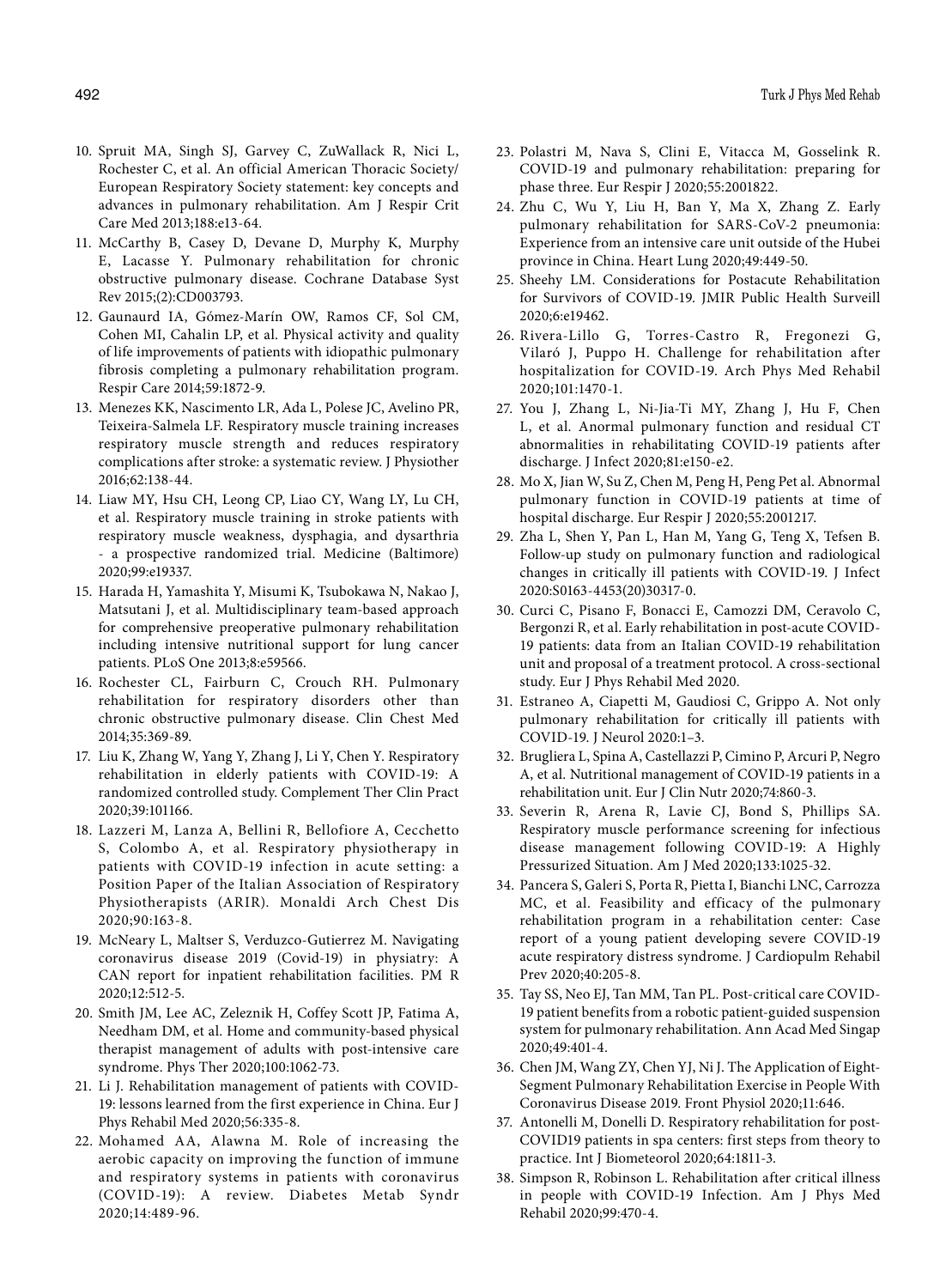- 39. Bhutani M, Hernandez P, Bourbeau J, Dechman G, Penz E, Aceron R, et al. Key highlights of the canadian thoracic society's position statement on the optimization of COPD management during the coronavirus disease 2019 pandemic. Chest 2020;158:869-72.
- 40. Bryant MS, Fedson SE, Sharafkhaneh A. Using telehealth cardiopulmonary rehabilitation during the COVID-19 Pandemic. J Med Syst 2020;44:125.
- 41. Iannaccone S, Castellazzi P, Tettamanti A, Houdayer E, Brugliera L, de Blasio F, et al. Role of rehabilitation department for adult individuals with COVID-19: The experience of the San Raffaele Hospital of Milan. Arch Phys Med Rehabil 2020;101:1656-61.
- 42. Salawu A, Green A, Crooks MG, Brixey N, Ross DH, Sivan M. A Proposal for multidisciplinary tele-rehabilitation in the assessment and rehabilitation of COVID-19 survivors. Int J Environ Res Public Health 2020;17:4890.
- 43. Yang F, Liu N, Hu JY, Wu LL, Su GS, Zhong NS, et al. Pulmonary rehabilitation guidelines in the principle of 4S for patients infected with 2019 novel coronavirus (2019 nCoV). Zhonghua Jie He He Hu Xi Za Zhi 2020;43:180-2.
- 44. Kiekens C, Boldrini P, Andreoli A, Avesani R, Gamna F, Grandi M, et al. Rehabilitation and respiratory management in the acute and early post-acute phase. "Instant paper from the field" on rehabilitation answers to the COVID-19 emergency. Eur J Phys Rehabil Med 2020;56:323-6.
- 45. Yang LL, Yang T. Pulmonary rehabilitation for patients with coronavirus disease 2019 (COVID-19). Chronic Dis Transl Med 2020;6:79-86.
- 46. Simonelli C, Paneroni M, Fokom AG, Saleri M, Speltoni I, Favero I, et al. How the COVID-19 infection tsunami revolutionized the work of respiratory physiotherapists: an experience from Northern Italy. Monaldi Arch Chest Dis 2020;90.
- 47. Gitkind AI, Levin S, Dohle C, Herbold J, Thomas M, Oh-Park M, et al. Redefining Pathways into Acute Rehabilitation during the COVID-19 Crisis. PM R 2020;12:837-41.
- 48. Wang TJ, Chau B, Lui M, Lam GT, Lin N, Humbert S. Physical medicine and rehabilitation and pulmonary rehabilitation for COVID-19. Am J Phys Med Rehabil 2020;99:769-74.
- 49. Vitacca M, Carone M, Clini EM, Paneroni M, Lazzeri M, Lanza A, et al. Joint statement on the role of respiratory rehabilitation in the COVID-19 Crisis: The Italian position paper. Respiration 2020;99:493-9.
- 50. Grigoletto I, Cavalheri V, Lima FF, Ramos EMC. Recovery after COVID-19: The potential role of pulmonary rehabilitation. Braz J Phys Ther 2020:S1413-3555(20)30560-8.
- 51. Chinese Association of Rehabilitation Medicine; Respiratory Rehabilitation Committee of Chinese Association of Rehabilitation Medicine; Cardiopulmonary Rehabilitation Group of Chinese Society of Physical Medicine and Rehabilitation. Recommendations for respiratory rehabilitation of coronavirus disease 2019 in adult. Zhonghua Jie He He Hu Xi Za Zhi 2020;43:308-14.
- 52. Zhao HM, Xie YX, Wang C. Chinese Association of Rehabilitation Medicine; Respiratory Rehabilitation Committee of Chinese Association of Rehabilitation

Medicine; Cardiopulmonary Rehabilitation Group of Chinese Society of Physical Medicine and Rehabilitation. Recommendations for respiratory rehabilitation in adults with coronavirus disease 2019. Chin Med J (Engl) 2020;133:1595-602.

- 53. Thomas P, Baldwin C, Bissett B, Boden I, Gosselink R, Granger CL, et al. Physiotherapy management for COVID-19 in the acute hospital setting: clinical practice recommendations. J Physiother 2020;66:73-82.
- 54. Barker-Davies RM, O'Sullivan O, Senaratne KPP, Baker P, Cranley M, Dharm-Datta S, et al. The Stanford Hall consensus statement for post-COVID-19 rehabilitation. Br J Sports Med 2020;54:949-59.
- 55. Kurtaiş Aytür Y, Köseoğlu BF, Özyemişçi Taşkıran Ö, Ordu-Gökkaya NK, Ünsal Delialioğlu S, Sonel Tur B, et al. Pulmonary rehabilitation principles in SARS-COV-2 infection (COVID-19): A guideline for the acute and subacute rehabilitation. Turk J Phys Med Rehabil 2020;66:104-20.
- 56. Zeng B, Chen D, Qiu Z, Zhang M, Wang G; Rehabilitation Group of Geriatric Medicine branch of Chinese Medical Association, division of Management of Medical Rehabilitation Institution of Chinese Hospital Association, Rehabilitation Institution Management division of Chinese Rehabilitation Medical Association, division of Rehabilitation Psychology, Chinese Psychological Association, division of Disability Classification Research, Chinese Association of Rehabilitation of Disabled Persons. Expert consensus on protocol of rehabilitation for COVID-19 patients using framework and approaches of WHO International Family Classifications. Aging Med (Milton) 2020;3:82-94.
- 57. ISPMR 2020 (International Society of Physical and Rehabilitation Medicine) ISPMR National Societies. Available at: https://www.isprm.org/natsoc/ [Accessed: May 25, 2020].
- 58. Boldrini P, Bernetti A, Fiore P; SIMFER Executive Committee, SIMFER Committee for International Affairs. Impact of COVID-19 outbreak on rehabilitation services and Physical and Rehabilitation Medicine physicians' activities in Italy. An official document of the Italian PRM Society (SIMFER). Eur J Phys Rehabil Med 2020;56:316-8.
- 59. Guimarães F. Approach of the physiotherapist in intensive care units in the context of the COVID-19 pandemic. Fisioter Mov Curitiba 2020;33:e0033001.
- 60. Coronavirus COVID-19. Dashboard, 2020. Available at: http://103.247.238.81/webportal/pages/covid19.php [Accessed: May 25, 2020].
- 61. World Health Organization (WHO). Coronavirus disease (COVID-19) advice for the public. Available at: https://www. who.int/emergencies/diseases/novel-coronavirus-2019/ advice-for-public [Accessed: May 25, 2020].
- 62. Hou C, Chen J, Zhou Y, Hua L, Yuan J, He S, et al. The effectiveness of quarantine of Wuhan city against the Corona Virus Disease 2019 (COVID-19): A well-mixed SEIR model analysis. J Med Virol 2020;92:841-8.
- 63. Greulich T, Koczulla AR, Nell C, Kehr K, Vogelmeier CF, Stojanovic D, et al. Effect of a three-week inpatient